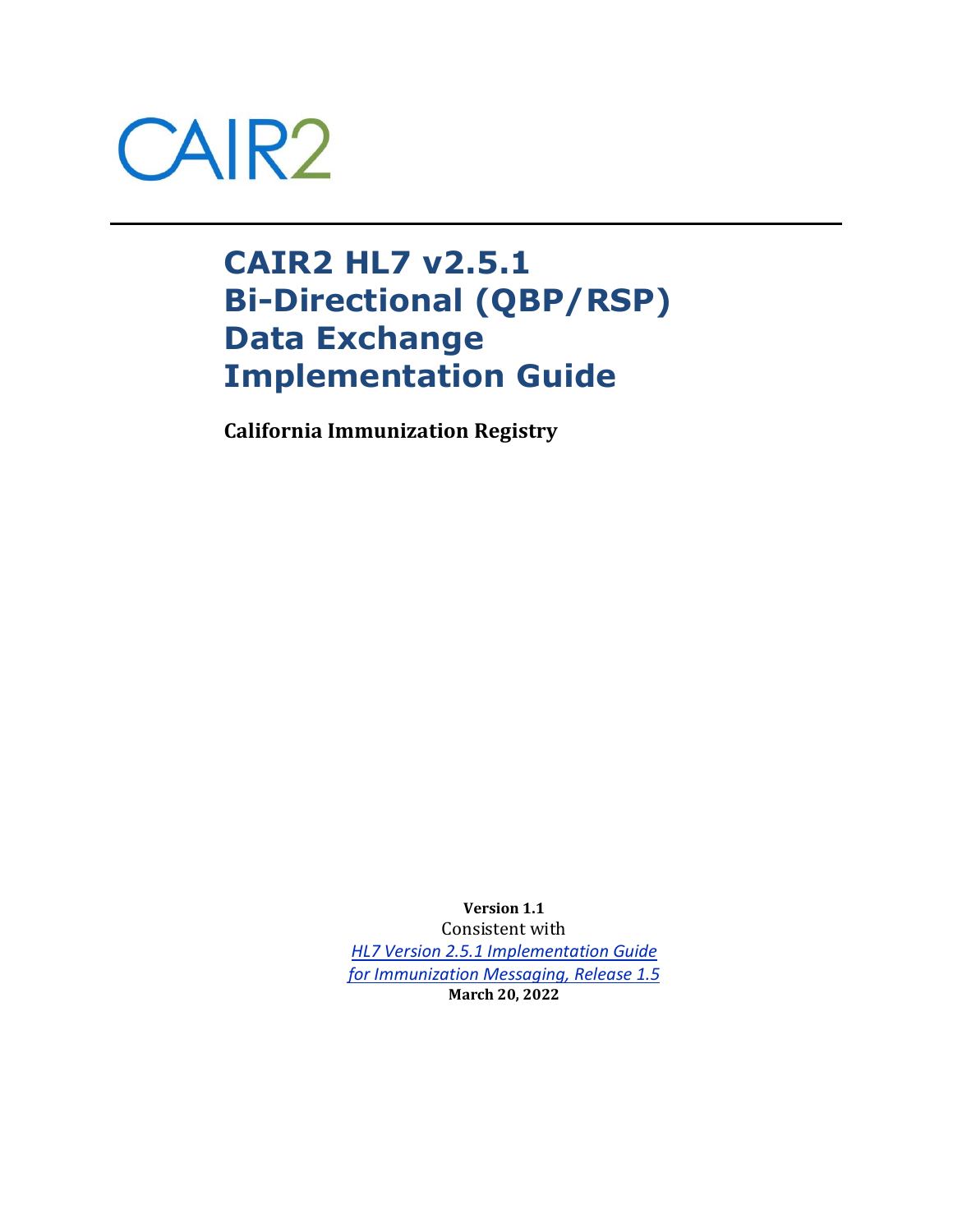#### **REVISION HISTORY**

| <b>Editor</b>        | <b>Edit Date</b> | <b>Version</b> | <b>Changes</b>                                                                                                                       |
|----------------------|------------------|----------------|--------------------------------------------------------------------------------------------------------------------------------------|
| E. Dansby/S. Nickell | May 10, 2017     | 1.0            |                                                                                                                                      |
| E. Dansby            | August 9, 2017   | 1.01           | Updated Sample QBP/RSP messages<br>Added text to MSH table (pg9)<br>Updated Addendum text<br>Updated formatting                      |
|                      |                  |                | Added information on LOINC codes for<br>Reactions                                                                                    |
| E. Dansby            | October 17, 2017 | 1.02           | Added RSP example for multiple<br>$\bullet$<br>patient's found                                                                       |
|                      |                  |                | Updated OBX-1 description (pg 18)<br>Corrected website URLs<br>Corrected endpoint<br>Removed corrected elements from the<br>addendum |
| E. Dansby            | March 20, 2022   | 1.1            | Corrected formatting errors                                                                                                          |

# **CAIR DATA EXCHANGE CONTACT INFORMATION**

Please check the CAIR website at <https://cairweb.org/dataexchange-contacts/> to find the contact information for each CAIR regional registry.

For data exchange questions and support, please email [CAIRDataExchange@cdph.ca.gov.](mailto:CAIRDataExchange@cdph.ca.gov)

To get the latest information regarding data exchange with CAIR2, please visit the data exchange page on the CAIR website at: <u>https://cairweb.org/data-exchange/</u>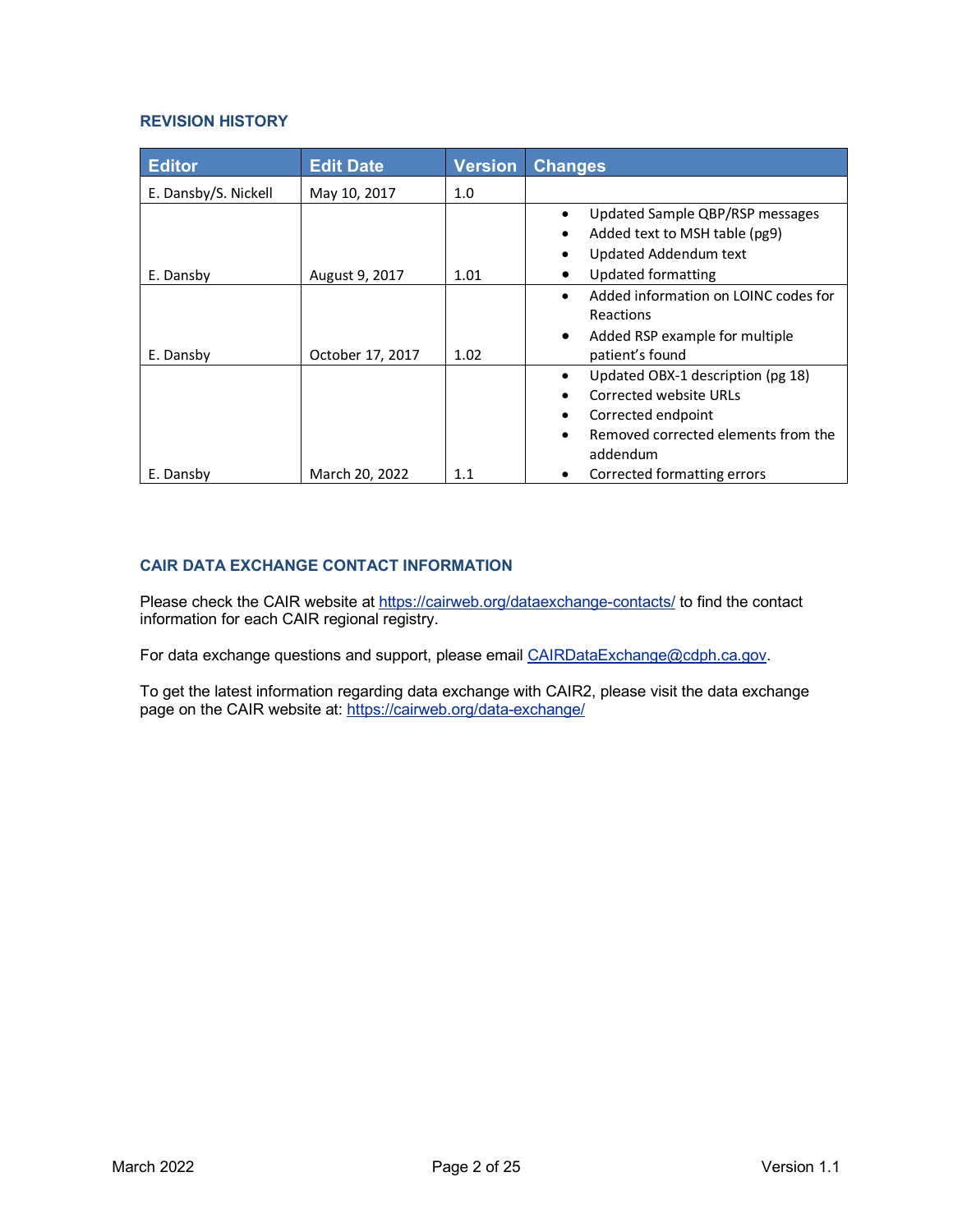# **TABLE OF CONTENTS**

| <b>CAIR2 OVERVIEW</b>                                           | 4              |
|-----------------------------------------------------------------|----------------|
|                                                                 |                |
|                                                                 |                |
|                                                                 |                |
| <b>BI-DIRECTIONAL DATA EXCHANGE OVERVIEW</b>                    | 5              |
| <b>QUERY MESSAGE PROFILE TYPES</b>                              | 5              |
| <b>HL7 QBP / RSP MESSAGE STRUCTURE</b>                          | $\overline{7}$ |
| <b>QUERY BY PARAMETER (QBP): SEGMENT DETAILS</b>                | 9              |
|                                                                 |                |
|                                                                 |                |
|                                                                 |                |
|                                                                 |                |
|                                                                 |                |
|                                                                 |                |
| <b>QUERY RESPONSE (RSP): SEGMENT DETAILS</b><br>$\overline{14}$ |                |
|                                                                 |                |
|                                                                 |                |
|                                                                 |                |
|                                                                 |                |
|                                                                 |                |
|                                                                 |                |
|                                                                 |                |
|                                                                 |                |
|                                                                 |                |
|                                                                 |                |
|                                                                 |                |
|                                                                 |                |
|                                                                 |                |
|                                                                 |                |
|                                                                 |                |
| <b>APPENDIX A:</b>                                              | 21             |
|                                                                 |                |
| <b>ADDENDUM</b>                                                 | 25             |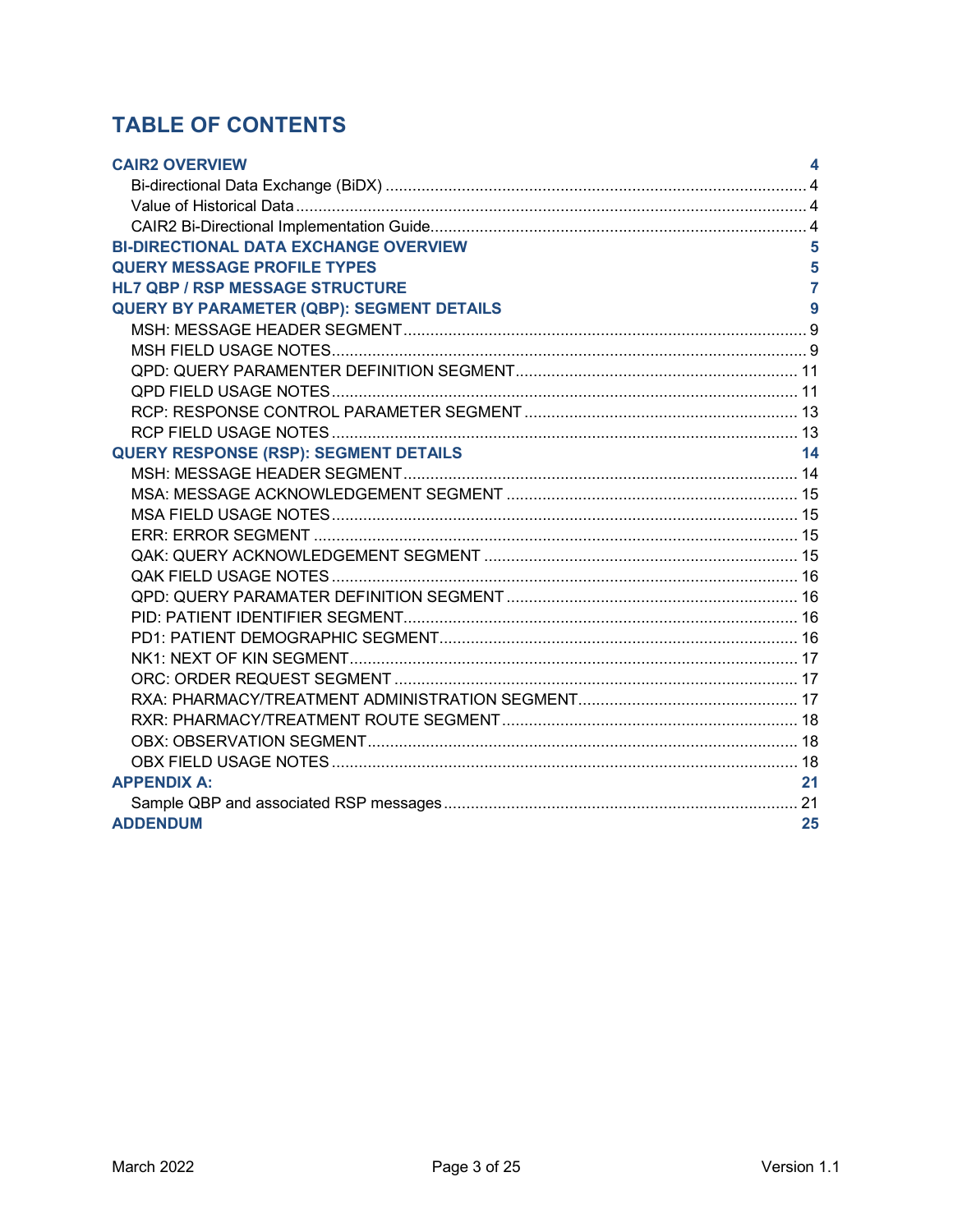# <span id="page-3-0"></span>**CAIR2 OVERVIEW**

The California Immunization Registry (CAIR2) is a secure, confidential, statewide computerized immunization information system for California residents. The goal of CAIR2 is to improve immunization coverage rates to protect all Californians from vaccine-preventable diseases. CAIR2 is a collaborative effort involving regional immunization registry services, with the support of their local health departments, the California Department of Public Health Immunization Branch, and a spectrum of key stakeholders across the state.

Participation in CAIR2 is voluntary and is open to healthcare providers, schools, child care facilities, county welfare departments, family child care homes, foster care agencies, WIC service providers, and health care plans. To participate, users must sign a [confidentiality agreement](http://cairweb.org/enroll-now/) stating they will maintain the confidentiality of the patient immunization information and will only use the information to provide patient care or to confirm that childcare or school immunization requirements have been met.

# <span id="page-3-1"></span>**Bi-directional Data Exchange (BiDX)**

The bi-directional HL7 messaging capability in CAIR2 allows medical care providers to send an HL7 QBP ('query by parameter') patient query message and receive in return an HL7 RSP message containing either a patient immunization history or an evaluated patient history and forecast.

A formal testing and 'onboarding' process for BiDX will be required. Onboarding of Sites to BiDX will begin in the Summer of 2017. Sites interested in BiDX (including data aggregators/HIEs) will be required to complete the **[CAIR2 Bi-directional Data Exchange Interest/Readiness Survey](https://www.surveymonkey.com/r/3HCK6VN)**. Please consult with your EHR vendor support as to the BiDX readiness of your EHR. This document summarizes the formatting specifications for BiDX messages sent to CAIR2.

# <span id="page-3-2"></span>**Value of Historical Data**

To get the most value from the BiDX process, each site should consider submitting all active patient historical doses to CAIR so that patient vaccination recommendations returned to your EHR will be correct. One option would be to have your vendor set up your EHR system to send full patient histories when your site submits VXU message to CAIR2 for a period of 6-12 mos. Another option would be to submit data in batch files. Consult with one of our CAIR Data Exchange Specialist about submitting prior immunizations records (historical data) for your active patients.

# <span id="page-3-3"></span>**CAIR2 Bi-Directional Implementation Guide**

This bi-directional (query/response) specification document was written as an "easy to read and implement" guide. It should be used in conjunction with the **CAIR2 HL7 v2.5.[1 VXU Implementation](http://cairweb.org/docs/CAIR2_HL7v2.5.1DataExchangeSpecs.pdf)** [Guide](http://cairweb.org/docs/CAIR2_HL7v2.5.1DataExchangeSpecs.pdf) (URL: [http://cairweb.org/docs/CAIR2\\_HL7v2.5.1DataExchangeSpecs.pdf\)](http://cairweb.org/docs/CAIR2_HL7v2.5.1DataExchangeSpecs.pdf) for VXU submissions. The finer details and explanations of HL7 have been simplified. This guide is intended to provide the necessary information for the bi-directional exchange of immunization records between CAIR2 and external health providers.

The recommendations listed in this implementation guide are in line with the CDC document **[HL7 Version](http://www.cdc.gov/vaccines/programs/iis/technical-guidance/downloads/hl7guide-1-5-2014-11.pdf) [2.5.1: Implementation Guide for Immunization Messaging, Release 1.5](http://www.cdc.gov/vaccines/programs/iis/technical-guidance/downloads/hl7guide-1-5-2014-11.pdf)** (URL: <http://www.cdc.gov/vaccines/programs/iis/technical-guidance/downloads/hl7guide-1-5-2014-11.pdf> )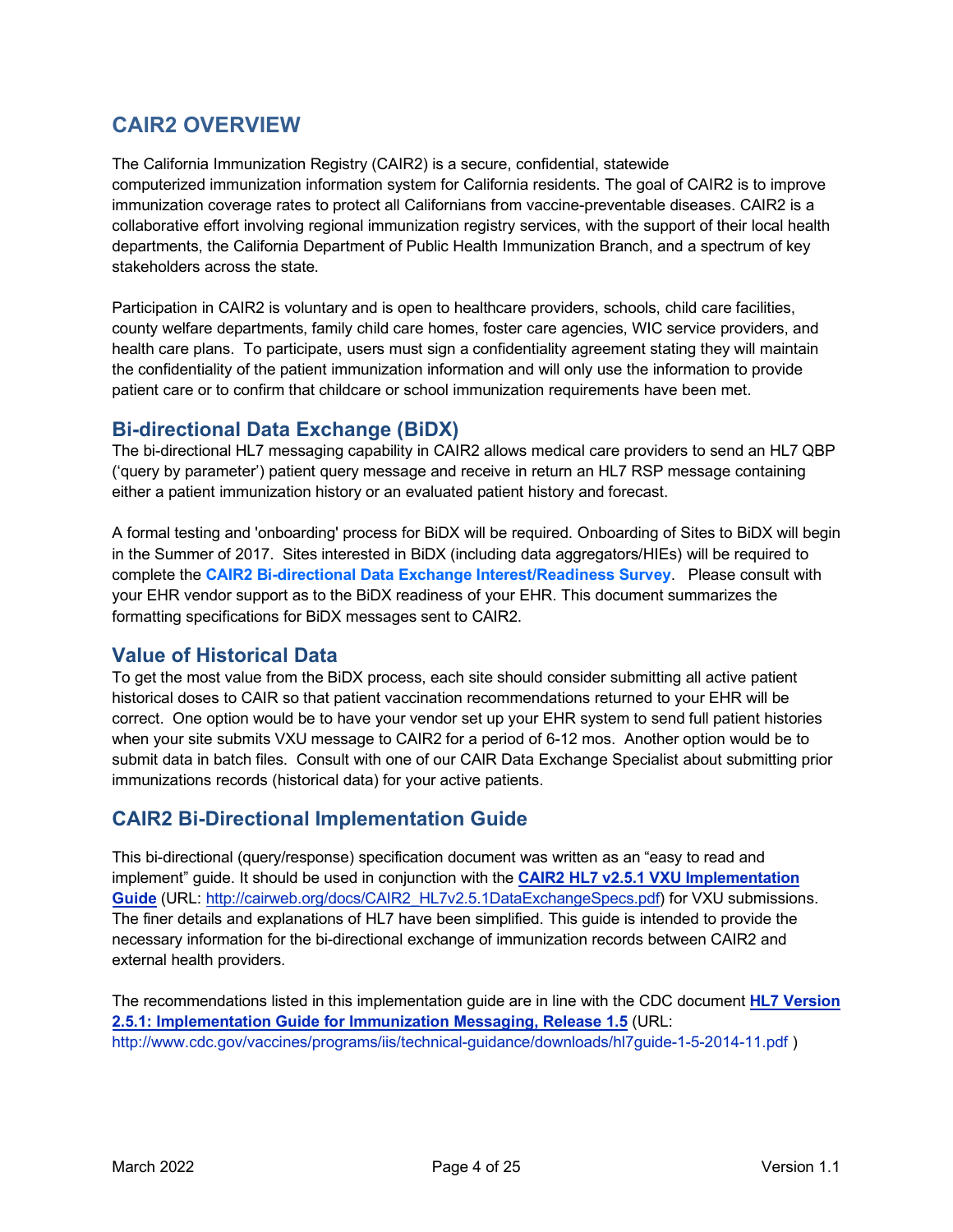# <span id="page-4-0"></span>**BI-DIRECTIONAL DATA EXCHANGE OVERVIEW**

CAIR2 supports real-time immunization record query messages (QBP) and returns immunization histories or immunization histories plus forecasting in a response file (RSP). Batch queries are not yet supported by CAIR2. The SOAP operation, "submitSingleQuery" must be used when submitting QBPs to CAIR2.

The bi-directional 'onboarding' process will involve Sites submitting a series of patient 'test' queries to the CAIR2 Test environment using either the **CAIR2 TEST WSDL** (URL: [https://cdph-interop](https://cdph-interop-stage.cdph.ca.gov/CASTG-WS/IISService?WSDL)[stage.cdph.ca.gov/CASTG-WS/IISService?WSDL](https://cdph-interop-stage.cdph.ca.gov/CASTG-WS/IISService?WSDL)) or the CAIR2 TEST Endpoint ([https://cdph-interop](https://cdph-interop-stage.cdph.ca.gov/services/client_Service.client_ServiceHttpSoap12Endpoint)[stage.cdph.ca.gov/services/client\\_Service.client\\_ServiceHttpSoap12Endpoint\)](https://cdph-interop-stage.cdph.ca.gov/services/client_Service.client_ServiceHttpSoap12Endpoint) and confirming the response using a patient key that the information returned by CAIR2 to their EHR is correct. See the **CAIR2 Bi-directional [Data Exchange Test Plan](http://cairweb.org/docs/CAIR2BiDXTestPlan.pdf)** document for onboarding details.

# <span id="page-4-1"></span>**QUERY MESSAGE PROFILE TYPES**

CAIR2 supports two types of query message profiles; Z34 – Request Complete Immunization History, and Z44 – Request Evaluated Immunization History and Forecast. The breakdown for these profiles can be found in the following table. Please consult with your vendor as to which message type is the most appropriate for your clinic. For example, if your EHR has its own vaccine forecaster, you will probably wish to send QBP messages using the Z34 profile.

|                        | Z34 profile                                                                                                                                                                   | Z44 profile                                                                                                                                                                                                                            |  |
|------------------------|-------------------------------------------------------------------------------------------------------------------------------------------------------------------------------|----------------------------------------------------------------------------------------------------------------------------------------------------------------------------------------------------------------------------------------|--|
| <b>Type</b>            | Query                                                                                                                                                                         | Query                                                                                                                                                                                                                                  |  |
| <b>Query Name</b>      | Request Complete Immunization<br>History                                                                                                                                      | Request Evaluated Immunization History<br>and Forecast                                                                                                                                                                                 |  |
| <b>MSH-9 Value</b>     | QBP^Q11^QBP_Q11                                                                                                                                                               | QBP^Q11^QBP_Q11                                                                                                                                                                                                                        |  |
| <b>QPD-1 Value</b>     | Z34^Request Complete<br>Immunization History^HL70471                                                                                                                          | Z44^Request Evaluated History and<br>Forecast^HL70471                                                                                                                                                                                  |  |
| <b>Purpose</b>         | The purpose is to request an evaluated<br>The purpose is to request a complete<br>immunization history and forecast for one<br>immunization history for one client.<br>client |                                                                                                                                                                                                                                        |  |
| <b>Characteristics</b> | A complete immunization history<br>consists of:<br>Demographic information<br>about the patient<br>History of immunizations<br>administered.                                  | An evaluated immunization history and<br>forecast consists of:<br>Demographic information about<br>the patient<br>History of immunizations<br>administered.<br>Forecast of what immunization the<br>patient is due to receive next and |  |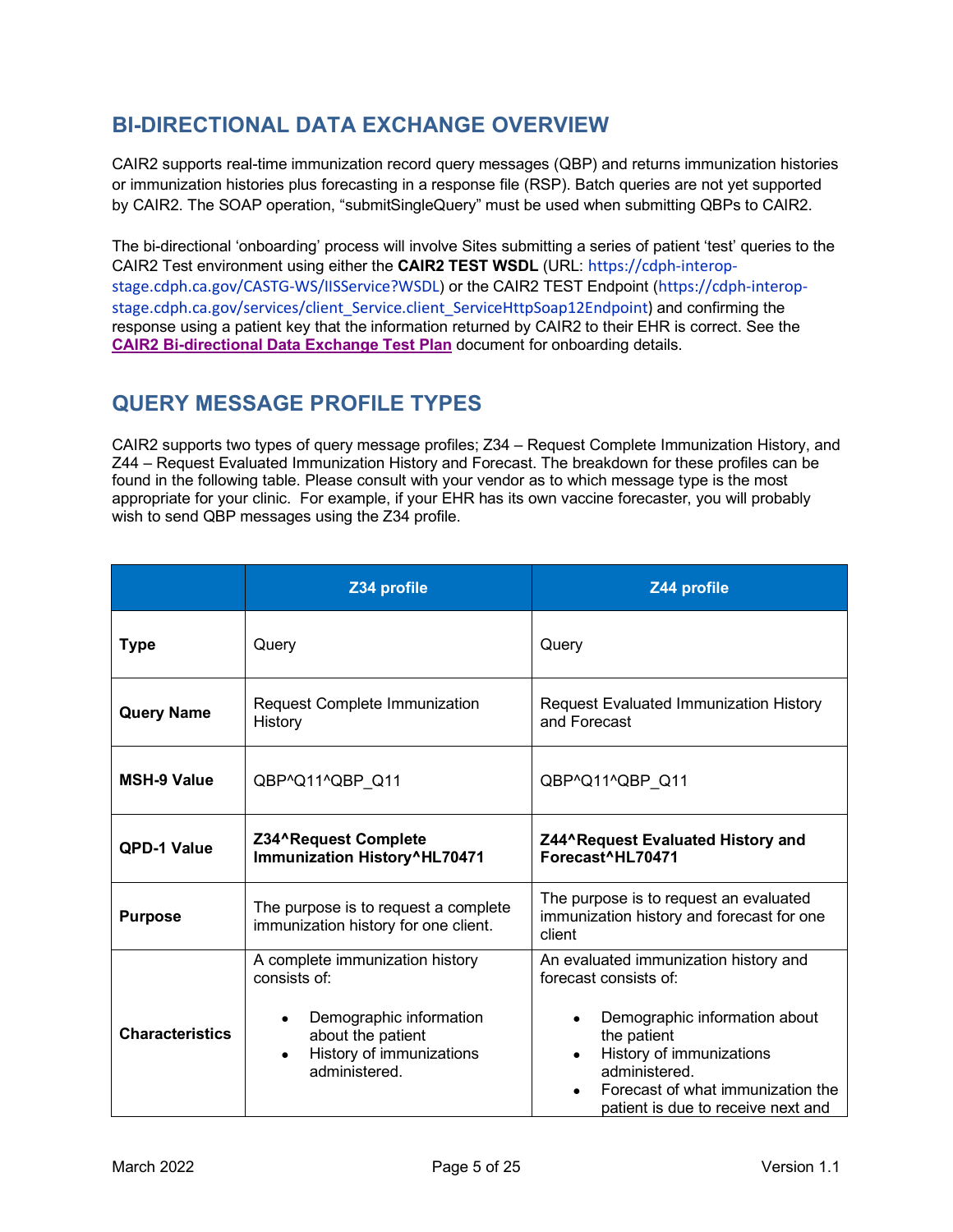\*To get the most value from the BiDX process, each site should consider **submitting ALL active patient historical doses to CAIR** so that patient vaccination recommendations returned to your EHR will be correct.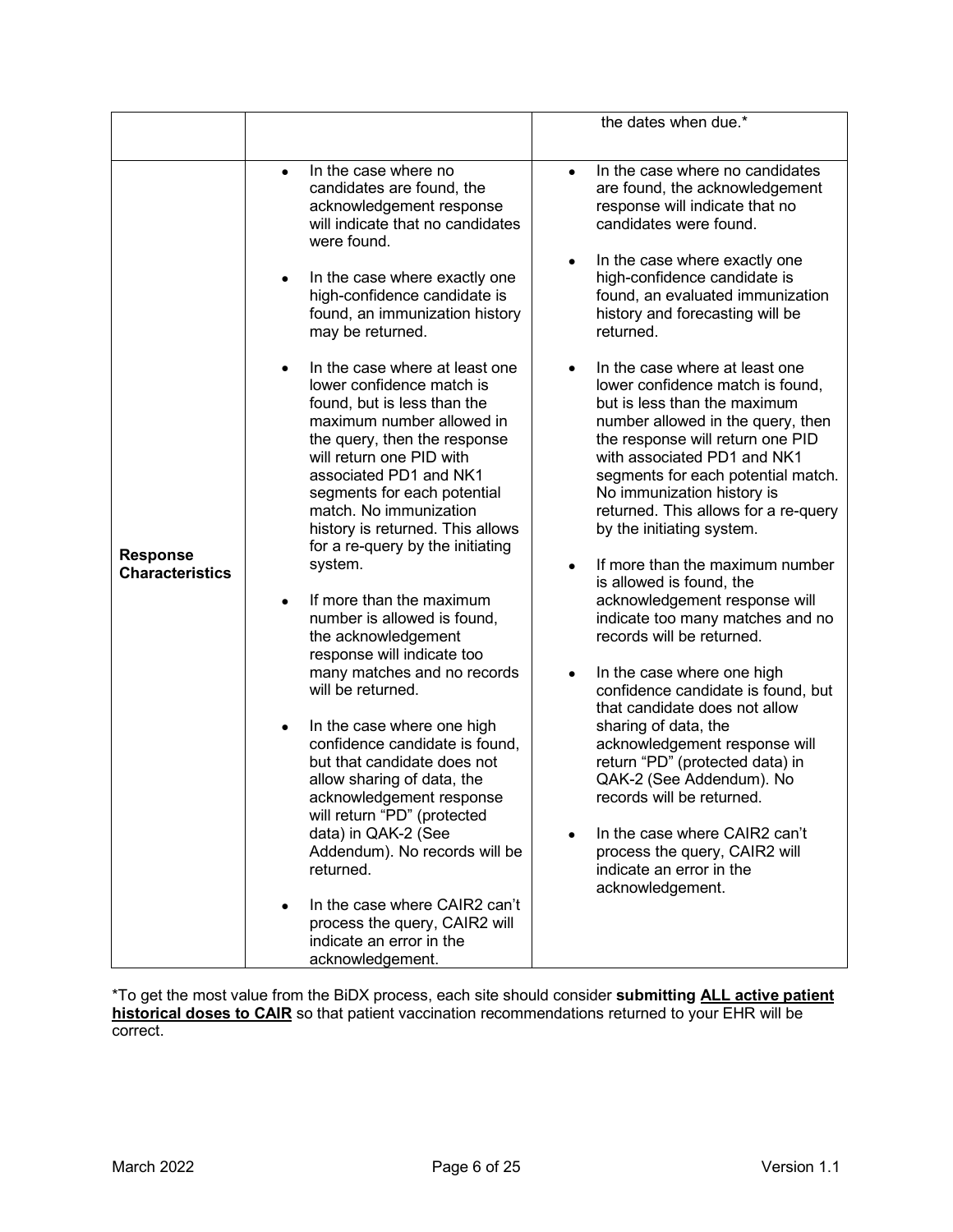# <span id="page-6-0"></span>**HL7 QBP / RSP MESSAGE STRUCTURE**

CAIR2 supports real-time immunization record query messages (QBP) and will return immunization histories (Z34 Profile) or immunization histories plus forecasting (Z44 Profile) in a response file (RSP). The following tables show the message grammar of the QBP and RSP message types.

| <b>Segment</b> | <b>Cardinality</b> | <b>Description</b>                | <b>Usage</b> | <b>Notes</b>                                                                                                 |
|----------------|--------------------|-----------------------------------|--------------|--------------------------------------------------------------------------------------------------------------|
| <b>MSH</b>     | [11]               | Message Header                    | R            | Every message begins with an MSH.                                                                            |
| <b>QPD</b>     | [11]               | <b>Query Parameter Definition</b> | R            |                                                                                                              |
| <b>RCP</b>     | [11]               | <b>Response Control Parameter</b> | R            | The RCP segment is used to restrict<br>the amount of data that should be<br>returned in response to a query. |

### **QBP – Query By Parameter message grammar**

### **RSP – Query Response Profile message grammar**

| <b>Segment</b> | <b>Cardinality</b> | <b>Description</b>                     | <b>Usage</b> | <b>Notes</b>                                                                                                                                                |
|----------------|--------------------|----------------------------------------|--------------|-------------------------------------------------------------------------------------------------------------------------------------------------------------|
| <b>MSH</b>     | [11]               | Message Header                         | R            | Every message begins with an<br>MSH.                                                                                                                        |
| <b>MSA</b>     | [11]               | Message Acknowledgment                 | $\mathsf{R}$ |                                                                                                                                                             |
| [ERR]          | $[0, *]$           | <b>Error Segment</b>                   | <b>RE</b>    | If an error exists, then this<br>segment is populated. Each<br>error will have its own ERR<br>segment.                                                      |
| QAK            | [11]               | Query Acknowledgement                  | $\mathsf{R}$ |                                                                                                                                                             |
| <b>QPD</b>     | [11]               | <b>Query Parameter Definition</b>      | $\mathsf{R}$ | <b>Query Parameter Definition</b><br>segment matches the<br>information in the requesting<br>QBP message.                                                   |
| $\mathbb{R}$   | $[0, *]$           |                                        | O            | <b>Begin Response Group</b><br>If a query errors out or if no<br>matching persons are found,<br>the segments in the Response<br>Group will not be returned. |
| $\mathbb{R}$   | $[0^*]$            |                                        | $\circ$      | <b>Begin patient identifier Group</b>                                                                                                                       |
| <b>PID</b>     | [11]               | <b>Patient Identifier</b>              | $\mathsf{R}$ |                                                                                                                                                             |
| [PD1]          | [00]               | <b>Patient Demographic</b>             | $\mathsf{R}$ |                                                                                                                                                             |
| $[{NN1}]$      | [00]               | Next of Kin                            | <b>RE</b>    |                                                                                                                                                             |
| }]             |                    |                                        |              | <b>End Patient Identifier</b>                                                                                                                               |
|                | [01]               |                                        | O            | <b>Begin Immunization History</b><br>Group                                                                                                                  |
| $\mathbb{R}$   | $[0, *]$           |                                        | <b>RE</b>    | <b>Begin Order Group</b>                                                                                                                                    |
| <b>ORC</b>     | [11]               | <b>Order Request</b>                   | R.           | Required if the patient has<br>immunization records (RXA).<br>There is one ORC for each<br>RXA.                                                             |
| <b>RXA</b>     | [11]               | Pharmacy / Treatment<br>Administration | $\mathsf{R}$ |                                                                                                                                                             |
| [RXR]          | [01]               | Pharmacy / Treatment Route             | <b>RE</b>    |                                                                                                                                                             |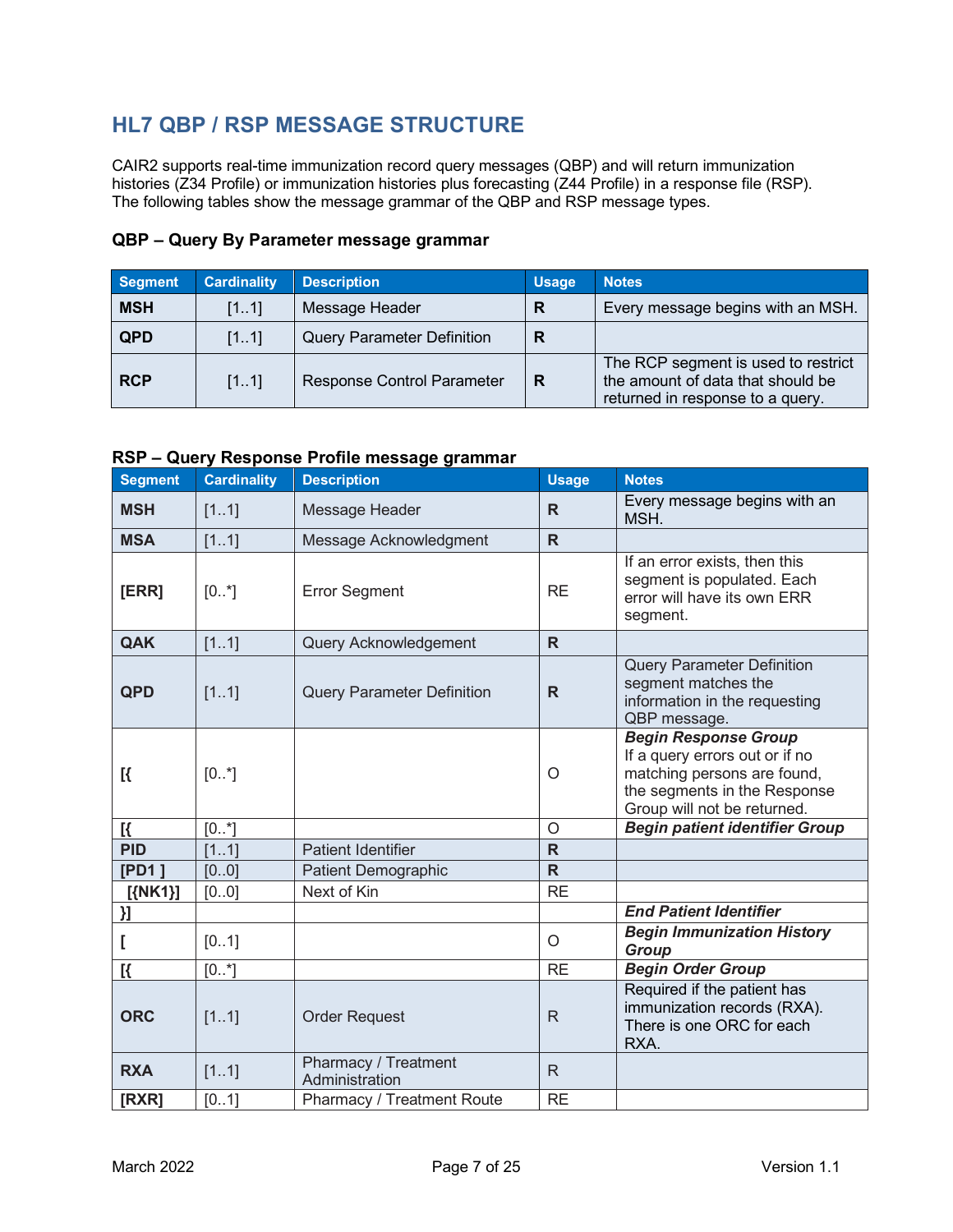|            | $[0*]$             |             | <b>RE</b> | <b>Begin Observation Group</b>  |
|------------|--------------------|-------------|-----------|---------------------------------|
| <b>OBX</b> | *7<br>1<br><b></b> | Observation |           |                                 |
|            |                    |             |           | <b>End observation</b>          |
|            |                    |             |           | <b>End Order</b>                |
|            |                    |             |           | <b>End Immunization History</b> |
|            |                    |             |           | <b>End Response Group</b>       |

**RSP segments that are not supported by CAIR2 are not shown in the above table.**

**NOTE: [XYZ] Square brackets enclose optional segments {XYZ} Curly brackets enclose segments which can be repeated [{XYZ}] Defines an optional segment which can be repeated**

### **USAGE DEFINITIONS**

| <b>Symbol</b> | <b>Definition</b>           |
|---------------|-----------------------------|
| R             | <b>Required</b>             |
| <b>RE</b>     | Required but may be empty   |
|               | Optional                    |
|               | Not supported in this guide |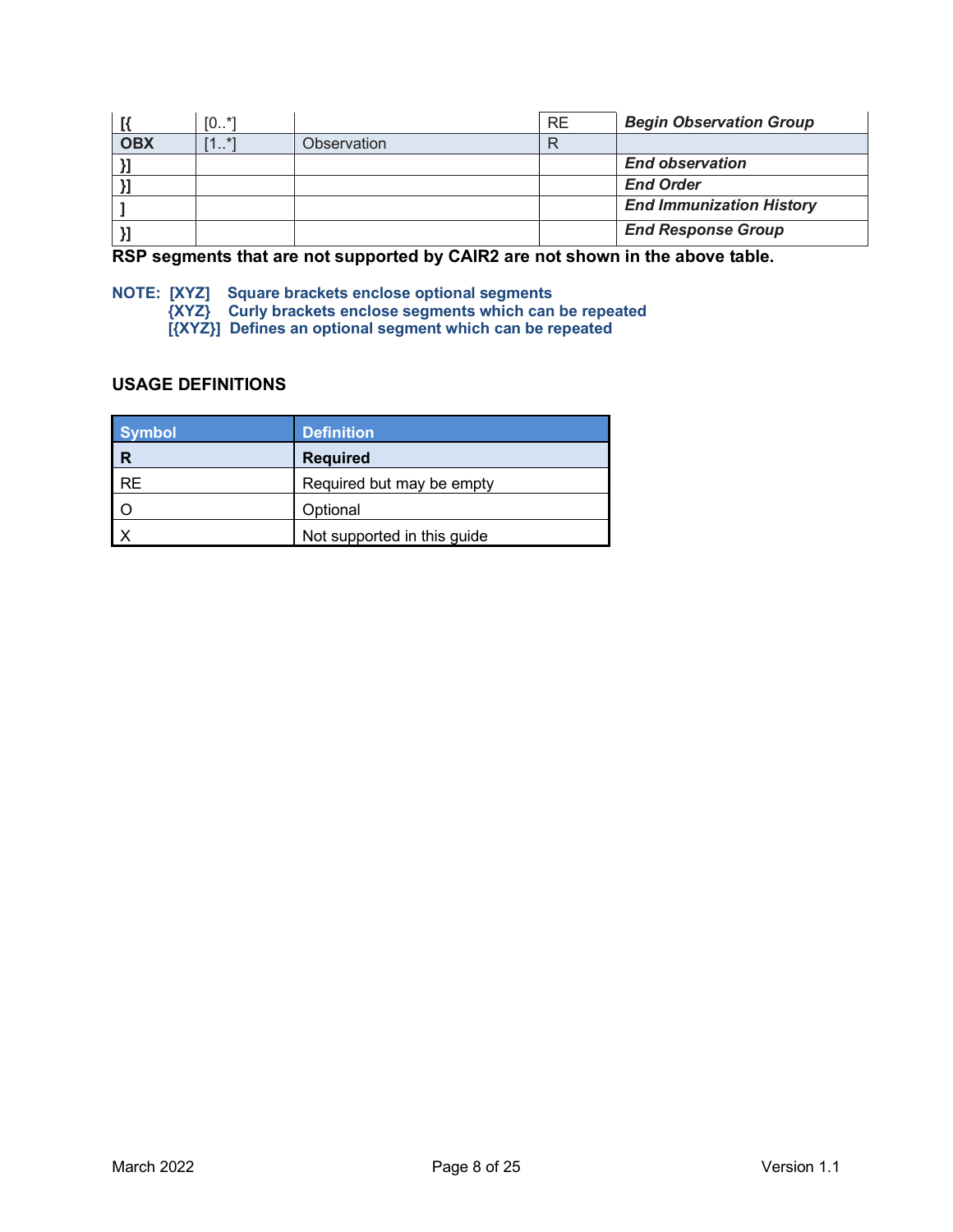# <span id="page-8-0"></span>**QUERY BY PARAMETER (QBP): SEGMENT DETAILS**

# <span id="page-8-1"></span>**MSH: MESSAGE HEADER SEGMENT**

The Message Header (MSH) segment is required for each QBP sent.

| <b>Position</b> | <b>Field Name</b>                       | <b>CAIR2</b><br><b>Usage</b> | <b>Comments</b>                                                              |
|-----------------|-----------------------------------------|------------------------------|------------------------------------------------------------------------------|
| 1               | <b>Field separator</b>                  | R.                           | The MSH-1 field shall be                                                     |
| $\mathbf{2}$    | <b>Encoding characters</b>              | R.                           | The MSH-2 field shall be ^~\&                                                |
| 3               | Sending application                     | <b>RE</b>                    |                                                                              |
| 4               | <b>Sending facility</b>                 | R                            | Sending facility ID supplied by<br>CAIR.                                     |
| 5               | Receiving application                   | <b>RE</b>                    |                                                                              |
| 6               | Receiving facility                      | <b>RE</b>                    | If supplied, 'CAIR2' expected                                                |
| 7               | Date/time of message                    | $\mathsf{R}$                 |                                                                              |
| 8               | Security                                | O                            |                                                                              |
| 9               | <b>Message type</b>                     | $\mathbf R$                  | QBP^Q11^QBP Q11                                                              |
| 10              | Message control id                      | R                            | Used to tie acknowledgment to<br>message. Must be unique for<br>each message |
| 11              | <b>Processing id</b>                    | R                            | MSH-11 field shall be 'P'                                                    |
| 12              | <b>Version id</b>                       | $\mathsf{R}$                 | 2.5.1                                                                        |
| 13              | Sequence number                         | O                            |                                                                              |
| 14              | Continuation pointer                    | O                            |                                                                              |
| 15              | Accept acknowledgment type              | R                            | <b>ER</b>                                                                    |
| 16              | Application acknowledgment type         | R                            | <b>AL</b>                                                                    |
| 17              | Country code                            | Χ                            |                                                                              |
| 18              | Character set                           | X                            |                                                                              |
| 19              | Principal language of message           | X                            |                                                                              |
| 20              | Alternate character set handling scheme | X.                           |                                                                              |
| 21              | Message Profile Identifier              | <b>RE</b>                    | Z34^CDCPHINVS or<br>Z44^CDCPHINVS                                            |
| 22              | Sending Responsible Organization        | <b>RE</b>                    | CAIR Org Code of site initiating the<br>QBP                                  |
| 23              | Receiving Responsible Organization      | <b>RE</b>                    | If supplied, 'CAIR' expected                                                 |

# <span id="page-8-2"></span>**MSH FIELD USAGE NOTES**

### **MSH-1: Field separator**

CAIR2 expects to receive standard character: '**|' NOTE:** The CDC Immunization Guide requires senders to only use the standard character.

### **MSH-2: Encoding characters**

CAIR2 expects standard encoding characters: **^~\& NOTE:** The CDC Immunization Guide requires senders to only use the standard characters.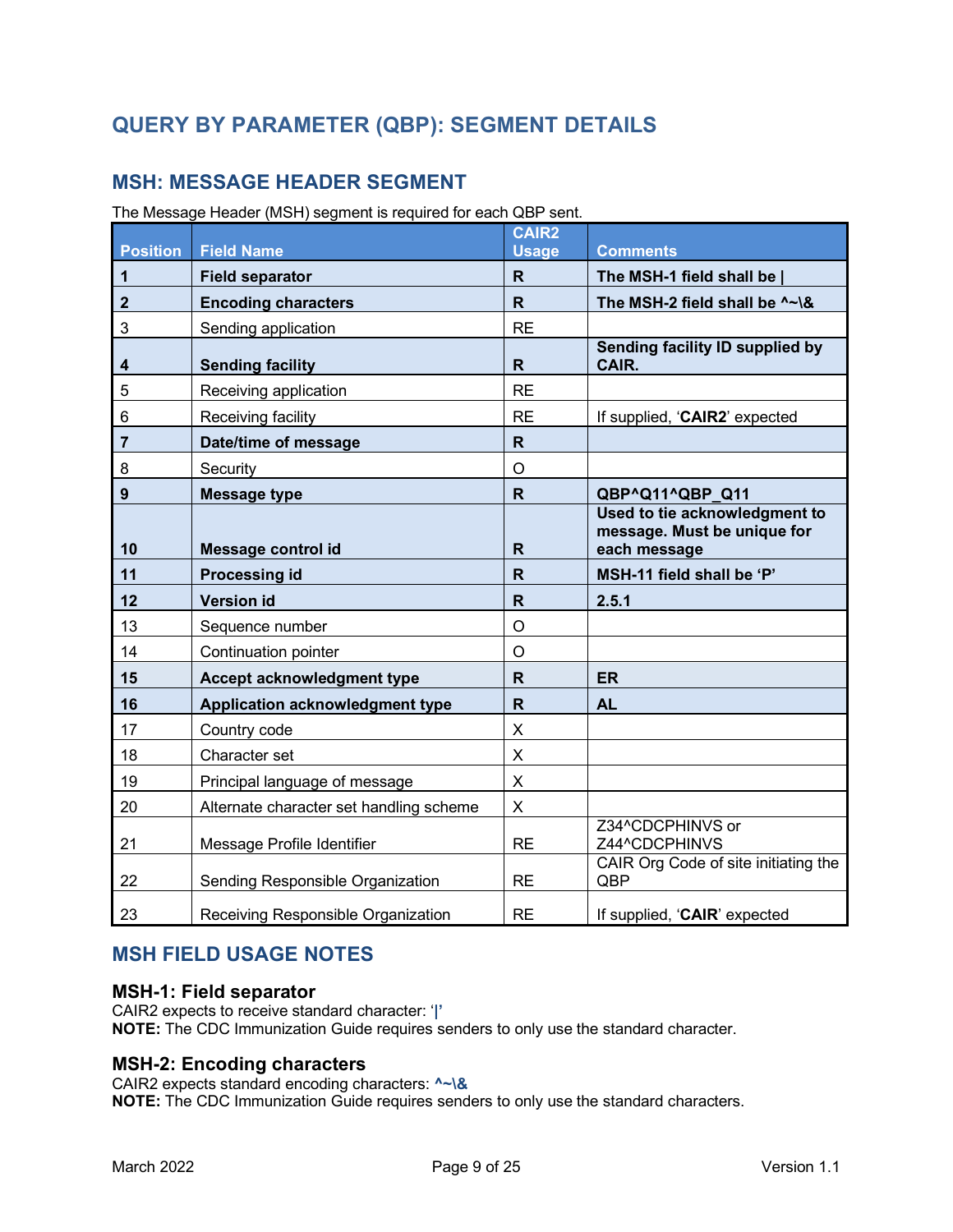### **MSH-4: Sending facility ID**

The CAIR2 sending facility ID is assigned automatically after registering through the Immunization Messaging Portal. The ID will be sent to the Site in a secure email. Data submitters will place their assigned CAIR2 Site ID in MSH-4. This assigned ID should be used for all messages sent.

| <b>Position</b> Field Name | <b>Usage</b> |
|----------------------------|--------------|
| namespace id               |              |
| universal id               | RE           |
| universal id type          | RE           |

#### **MSH-7: Date/time of message**

The date and time the message was created. This field is required. **Format: YYYYMMDDHHMMSS**

If sending more than 14 digits, the following format is required: **YYYY[MM[DD[HH[MM[SS[.S[S[S[S]]]]]]]]][+/-ZZZZ]**

Example: **19970716192030.45+0100**

#### **MSH-9: Message type**

This field contains the type of message being sent. **Message type: QBP Trigger event: Q11 Message structure: QBP\_Q11**

| <b>Position Field Name</b> | <b>Usage</b> |
|----------------------------|--------------|
| message type               |              |
| trigger event              |              |
| message structure          |              |

#### **MSH-10: Message Control ID**

The Message Control ID is a unique id for the message that is generated by the sending system. This field is used to tie the acknowledgement to the message. Format: STRING

#### **MSH-11: Processing ID**

Only value accepted is **"P"** for production. All other values will cause the message to be rejected.

#### **MSH-12: Version ID**

Value: **2.5.1**

### **MSH-15: Accept Acknowledgment Type**

Per the CDC Implementation Guide, this field shall be constrained to a value of "ER" - Error

#### **MSH-16: Application acknowledgment type**

The value in MSH-16 shall be constrained to "AL" – Always. If MSH-16 is empty or contains a value other than 'AL' type, MSH-16 will be treated as if "AL" was sent, and no error will be returned.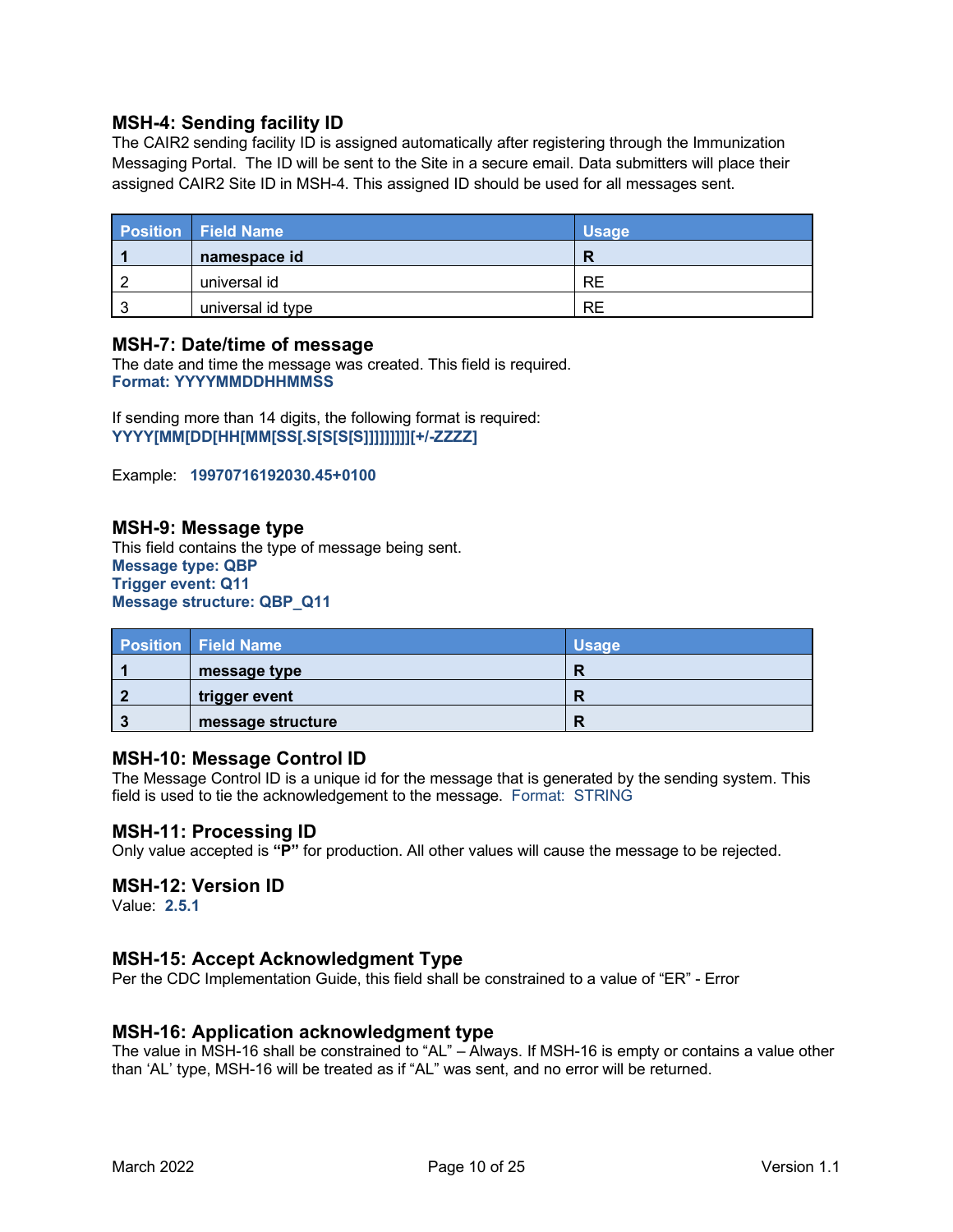# **MSH-21 – Message Profile Identifier**

| <b>MSH-21 Value</b> | <b>Description</b>                                  |
|---------------------|-----------------------------------------------------|
| Z34^CDCPHINVS       | Request Complete Immunization History               |
| Z44^CDCPHINVS       | Request Evaluated Immunization History and Forecast |

# **MSH-22: Sending Responsible Organization**

The CAIR2 site ID (org code) for the location that initiated the QBP.

# <span id="page-10-0"></span>**QPD: QUERY PARAMENTER DEFINITION SEGMENT**

|                      |                                                | <b>CAIR2</b>      |                                                                                                                                                   |
|----------------------|------------------------------------------------|-------------------|---------------------------------------------------------------------------------------------------------------------------------------------------|
| <b>Position</b><br>1 | <b>Field Name</b><br><b>Message Query Name</b> | <b>Usage</b><br>R | <b>Value or description</b><br>Z34^Request Complete Immunization<br>History^HL7047<br>or<br>Z44^Request Evaluated History and<br>Forecast^HL70471 |
| $\mathbf{2}$         | <b>Query Tag</b>                               | R.                | Unique to each query message instance.<br>Valued by the HL7 data submitter.                                                                       |
| 3                    | <b>Patient List</b>                            | <b>RE</b>         | PID-3: Patient Identifier (i.e. MRN)                                                                                                              |
| 4                    | <b>Patient Name</b>                            | R.                | <b>PID-5: Patient Name</b>                                                                                                                        |
| 5                    | Patient Mother Maiden Name                     | <b>RE</b>         | PID-6: Mother's Maiden Name                                                                                                                       |
| 6                    | <b>Patient Date of Birth</b>                   | R                 | <b>PID-7: Patient Date of Birth</b>                                                                                                               |
| 7                    | Patient's Sex                                  | <b>RE</b>         | PID-8: Patient Sex                                                                                                                                |
| 8                    | <b>Patient Address</b>                         | <b>RE</b>         | PID-11: Patient Address                                                                                                                           |
| 9                    | <b>Patient Home Phone</b>                      | <b>RE</b>         | PID-13: Patient Home Phone                                                                                                                        |
| 10                   | Patient Multiple Birth Indicator               | <b>RE</b>         | PID-24: Patient Multiple Birth Indicator                                                                                                          |
| 11                   | <b>Patient Birth Order</b>                     | <b>RE</b>         | PID-25: Patient Birth Order                                                                                                                       |
| 12                   | <b>Client Last Updated Date</b>                | X                 | PID-33: Patient Last Updated Date                                                                                                                 |
| 13                   | <b>Client Last Update Facility</b>             | Χ                 | PID-34: Patient Last Update Facility                                                                                                              |

**NOTE: The likelihood of finding a particular person is improved when all known parameters are populated. Requesting systems should strive to include values for each query parameter.**

# <span id="page-10-1"></span>**QPD FIELD USAGE NOTES**

### **QPD-1: Message Query Name**

This field contains the name of the query. Two types of queries are accepted in this field.

| <b>Value</b>                      | <b>Description</b>                                  |
|-----------------------------------|-----------------------------------------------------|
| Z34^Request Complete Immunization |                                                     |
| History^HL7047                    | <b>Request Complete Immunization History</b>        |
| Z44^Request Evaluated History and |                                                     |
| Forcast <sup>A</sup> HL70471      | Request Evaluated Immunization History and Forecast |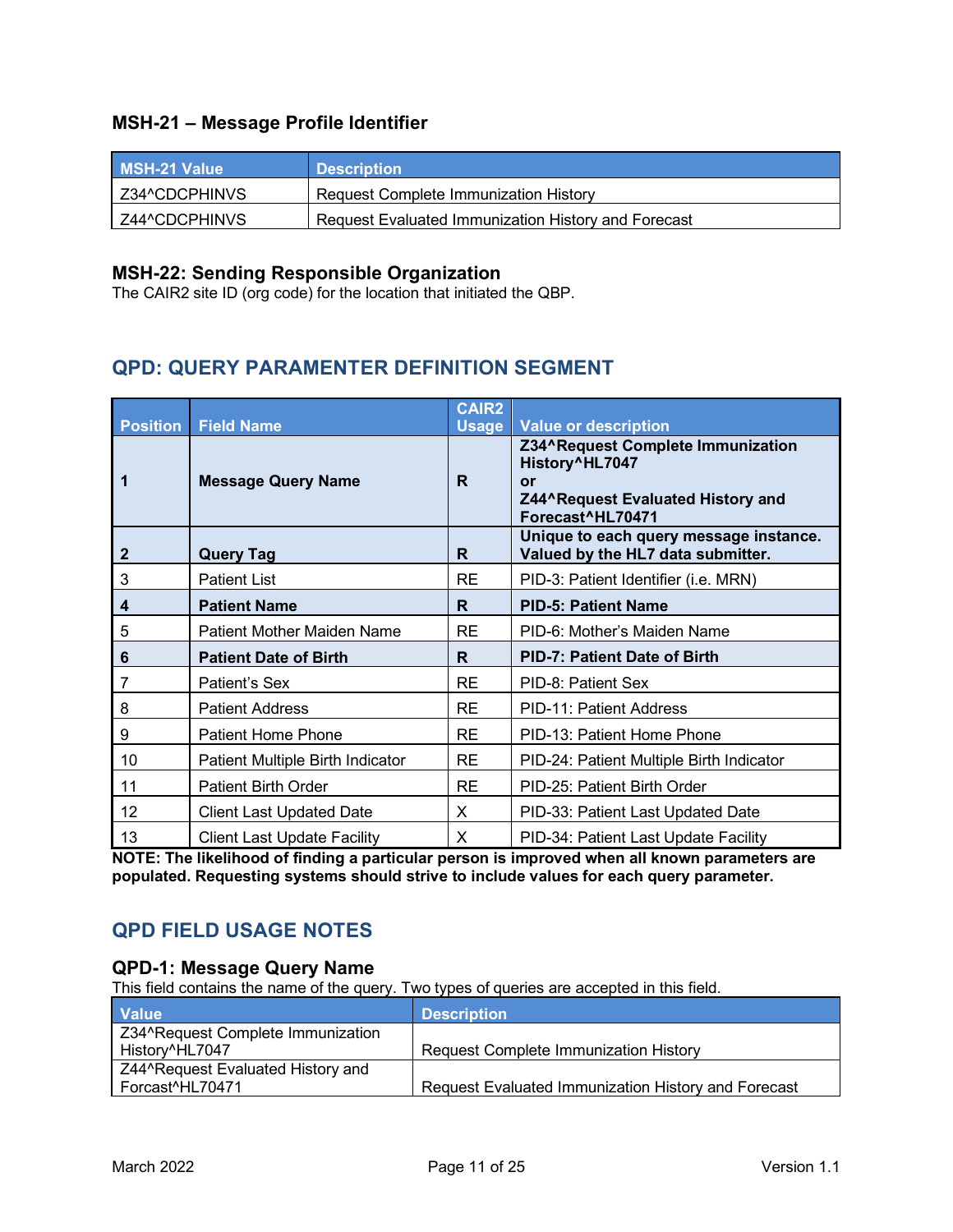#### **QPD-2: Query Tag**

This is a required field. It must be valued by the HL7 Data Partner's system to identify the query and may be used to match response messages to the originating query. This query tag must be unique to each query message instance.

#### **QPD-3: Patient List**

This field contains identifiers that are intended to allow unique identification of the patient Multiple identifiers are accepted in this filed. The format of this field follows the same format of the PID-3 field in a VXU message.

#### **QPD-4: Patient Name**

This field contains the patient's legal name. Both the patient last/family name and patient first/given name are required. Middle name is not required. This field follows the format of the PID-5 field in a VXU message. Example: **|LAST^FIRST^MIDDLE^^^^L|**

#### **QPD-5: Patient Mother Maiden Name**

This field contains the maiden name of the patient's mother. This field follows the format of the PID-6 field in a VXU message. Only the last/family name (QPD-5.1) is used when searching for matching patients.

#### **QPD-6: Patient Date of Birth**

This field contains the patient's date of birth. The format of this field follows the format of the PID-7 field in a VXU message. **Example: |YYYYMMDD|**

### **QPD-7: Patient Sex**

This field contains the patient's sex. The format of this field follows the format of the PID-7 field in a VXU message. All Administrative Sex codes (F, M, X, U) are accepted.

#### **QPD-8: Patient Address**

The patient's address is sent in this field. If the field is valued, the requirements below must be followed.

| <b>Position</b> | <b>Field</b>                 | <b>CAIR2 Usage</b> |
|-----------------|------------------------------|--------------------|
|                 | street address               | R                  |
| $\overline{2}$  | other designation            | <b>RE</b>          |
| 3               | city                         | R                  |
| 4               | state or province            | R                  |
| 5               | zip or postal code           | R                  |
| 6               | country                      | optional           |
|                 | address type                 | <b>RE</b>          |
| 8               | other geographic designation | ignored            |
| 9               | county/parish code           | optional           |

**Example: |555 W. First Ave^Suite 200^Anywhere^CA^12345^^P|**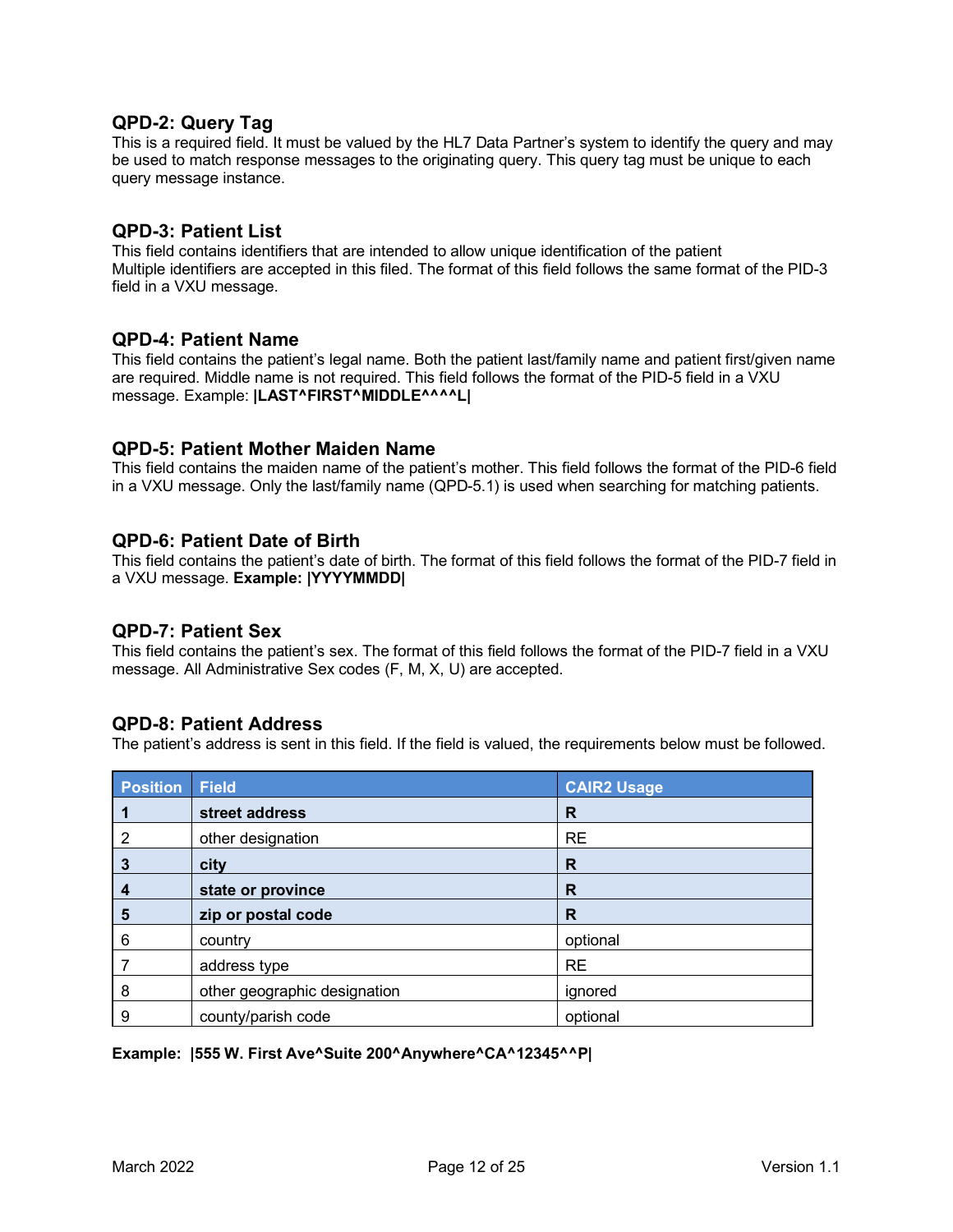# **QPD-9: Patient Home Phone**

This field contains the patient's home phone number. Only the first phone number will be processed. All other phone numbers will be ignored. The format of this field follows the format of the PID-13 field in a VXU message. **Example: |^PRN^PH^^^555^5555555|**

### **QPD-10: Multiple Birth Indicator**

This field indicates whether the patient was part of a multiple birth. If the status is undetermined, then the field should be empty.

| <b>Value</b> | <b>Description</b>                       |
|--------------|------------------------------------------|
|              | The patient was part of a multiple birth |
|              | The patient was a single birth           |

#### **QPD-11: Birth Order**

If the patient is part of a multiple birth, a value (number) indicating the patient's birth order is entered in this field. If PID-24 is populated with a 'Y', then this field shall be populated.

# <span id="page-12-0"></span>**RCP: RESPONSE CONTROL PARAMETER SEGMENT**

|                                 | <b>CAIR2</b> |                                                              |
|---------------------------------|--------------|--------------------------------------------------------------|
| <b>Position Field Name</b>      |              | Usage   Value or description                                 |
| <b>Query Priority</b>           | <b>RE</b>    | If this field is not valued then it shall default<br>to "l". |
| <b>Quantity Limited Request</b> | <b>RE</b>    | The maximum number of patients that may<br>be returned.      |
| <b>Response Modality</b>        | O            | Default is "R" (Real-time).                                  |

# <span id="page-12-1"></span>**RCP FIELD USAGE NOTES**

### **RCP-1: Query Priority**

This field contains the time frame that the response from a query is expected. If RCP-1 is empty or contains another value other than "I" (immediate), CAIR2 will ignore the field and will process the message as if "I" was sent.

### **RCP-2: Quantity Limited Request**

This field is the maximum total records CAIR2 should return. A numerical value is given in the first component and the units are specified in the second component. **The units in the second component shall be 'RD'**. Empty component or another value submitted, other than a number, will cause the QPB to fail. **Example of RCP-2 formatting: |5^RD|**

#### **RCP-3: Response Modality**

This field is optional. The field specifies the timing and grouping of the response message. RCP-3 shall be "R" for real-time. CAIR2 HL7 Web Service does not support batch processing. If the field is empty or another value submitted, CAIR will ignore and process as if "R" was sent.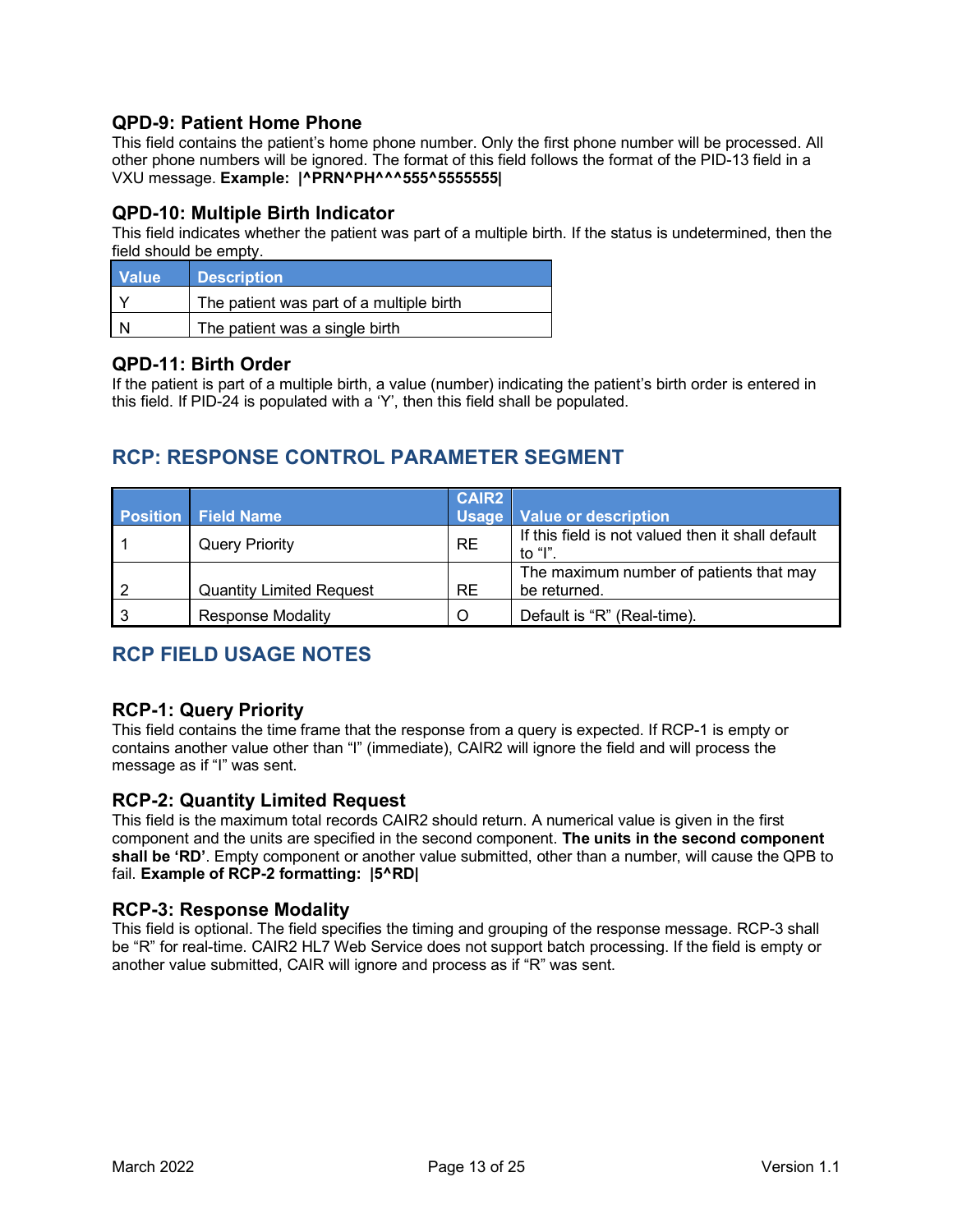# <span id="page-13-0"></span>**QUERY RESPONSE (RSP): SEGMENT DETAILS**

A properly formatted QBP message will return a RSP response message using the Z31, Z32, Z33, or Z42 profile.

**NOTE: The below details of the RSP segments, are the details and/or values returned by CAIR2 in the query response. These segments and fields are populated by CAIR2 and are not populated by the data exchange submitter. Segment details not listed below can be found in th[e CAIR2 HL7](http://cairweb.org/docs/CAIR2_HL7v2.5.1DataExchangeSpecs.pdf)  [v2.5.1 VXU Implementation Guide](http://cairweb.org/docs/CAIR2_HL7v2.5.1DataExchangeSpecs.pdf)**

# <span id="page-13-1"></span>**MSH: MESSAGE HEADER SEGMENT**

Please see MSH field definitions beginning on page 8 of this guide. The below MSH fields notes are changes from what is submitted by the submitting site in the MSH of the QBP message.

#### **MSH-3: Sending Application**

The value returned is: **CAIR IIS**

#### **MSH-4: Sending facility**

The value returned is: **CAIR IIS**

#### **MSH-6: Receiving Application**

CAIR2 will value this field with what was provided in MSH-22.1 of the corresponding QBP.

#### **MSH-9: Message type**

The filed contains the type of message being returned to the submitter.

### **Message type: RSP**

**Trigger event: K11 Message structure: RSP\_K11**

#### **MSH-21: Message Profile Identifier**

| MSH-21 Value  | <b>Description</b>                                       |
|---------------|----------------------------------------------------------|
| Z31^CDCPHINVS | <b>Return List of Candidates</b>                         |
| Z32^CDCPHINVS | <b>Return Immunization History</b>                       |
| Z33^CDCPHINVS | No Patient Match Found or Too Many Matches Found         |
| Z42^CDCPHINVS | Return Immunization History and Immunization Forecasting |

#### **MSH-23: Receiving Responsible Organization**

CAIR2 will value this field with what was provided in MSH-4.1 of the corresponding QBP.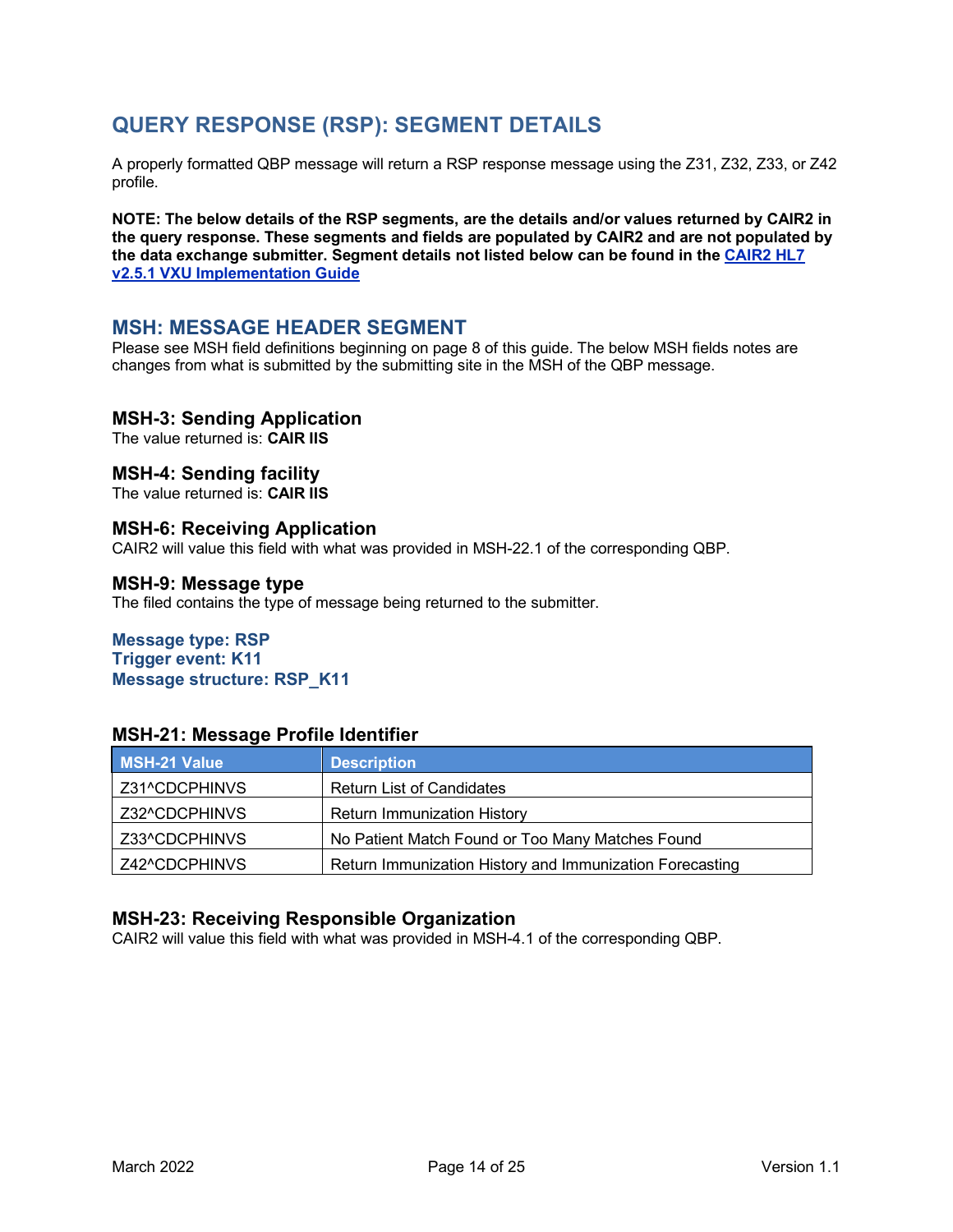# <span id="page-14-0"></span>**MSA: MESSAGE ACKNOWLEDGEMENT SEGMENT**

| <b>Position Field Name</b> | <b>CAIR2 Usage</b> |
|----------------------------|--------------------|
| <b>Acknowledgment Code</b> |                    |
| <b>Message Control ID</b>  |                    |

# <span id="page-14-1"></span>**MSA FIELD USAGE NOTES**

#### **MSA-1: Acknowledgment code**

This field contains an acknowledgment code from table HL70008.

| Value (MSA-1) | <b>Description</b>        | <b>Comment</b>                                                                                                                                                                           |  |
|---------------|---------------------------|------------------------------------------------------------------------------------------------------------------------------------------------------------------------------------------|--|
| AA            | <b>Application Accept</b> | QBP message was accepted without error                                                                                                                                                   |  |
| <b>AE</b>     | <b>Application Error</b>  | QBP message was parsed as a query and contains<br>non-fatal errors.                                                                                                                      |  |
|               |                           | Message was rejected because one of the following<br>occurred:<br>Unsupported message type<br>$\bullet$<br>Unsupported event code<br>$\bullet$<br>Unsupported processing ID<br>$\bullet$ |  |
| <b>AR</b>     | <b>Application Reject</b> | Unable to process for reasons unrelated for format or<br>content                                                                                                                         |  |

In MSA-1 only the value shown in the table will be used.

# **MSA-2: Message Control ID**

This field contains the message control ID of the message sent by the sending system. It allows the sending system to associate this response with the message for which it is intended. **This field echoes the message control id sent in MSH-10 by the initiating system.**

# <span id="page-14-2"></span>**ERR: ERROR SEGMENT**

An ERR segment will be returned in the response if there are any errors encountered with the QBP message. The format of the ERR segment follows the same formatting as the ERR segment in a standard ACK for a VXU message. Please see page 39 of the **[CAIR2 HL7 v2.5.1 VXU Implementation Guide](http://cairweb.org/docs/CAIR2_HL7v2.5.1DataExchangeSpecs.pdf)** for details on the ERR segment.

# <span id="page-14-3"></span>**QAK: QUERY ACKNOWLEDGEMENT SEGMENT**

|                |                              | <b>CAIR2</b> |                                                                                                        |
|----------------|------------------------------|--------------|--------------------------------------------------------------------------------------------------------|
|                | <b>Position Field Name</b>   |              | Usage   Value or description                                                                           |
|                | <b>Query Tag</b>             | R            | Value sent by Data Exchange Partner in<br>QPD-2 (query tag) of the corresponding<br><b>QBP</b> message |
| $\overline{2}$ | <b>Query Response Status</b> | R            |                                                                                                        |
| -3             | Message Query Name           |              |                                                                                                        |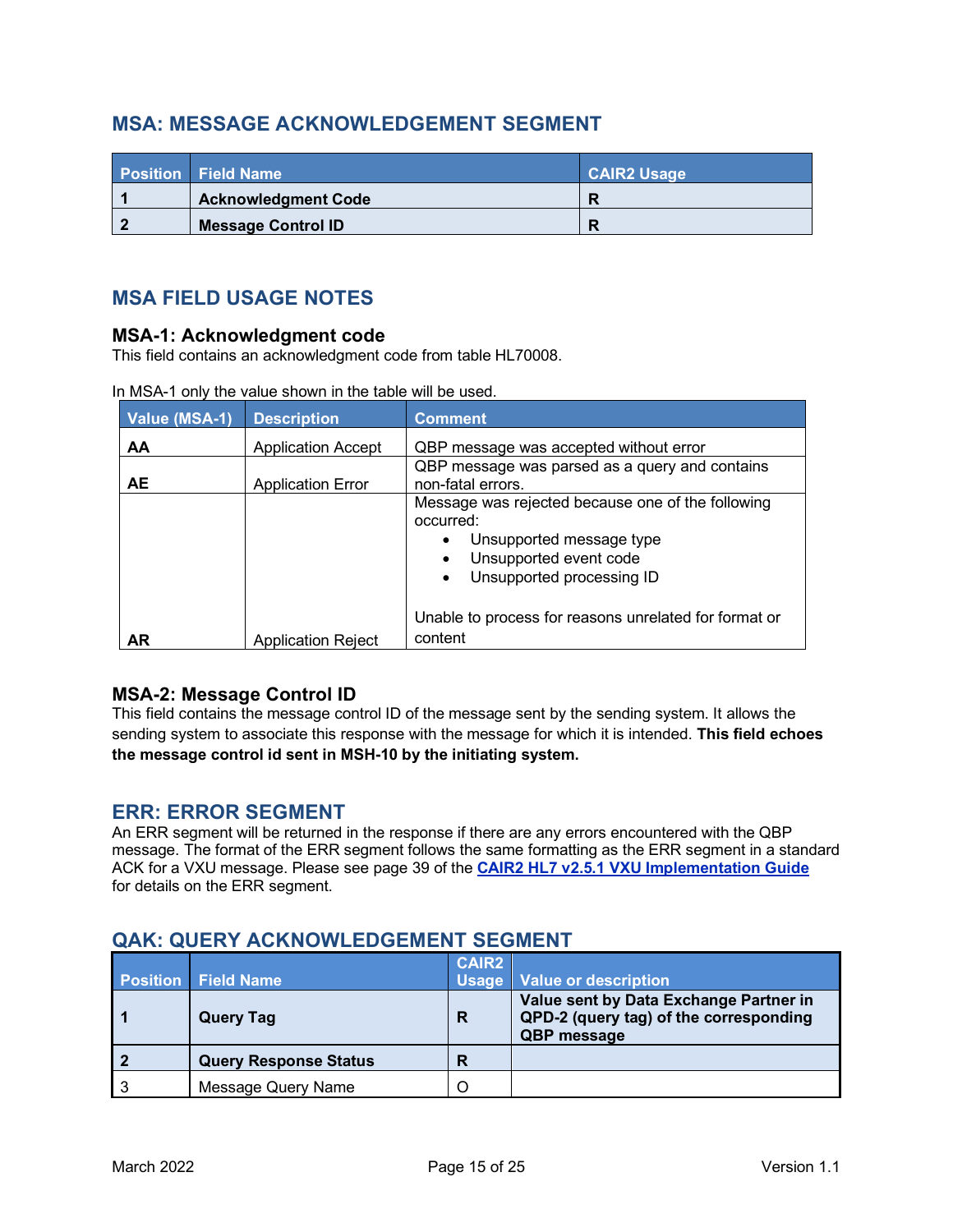# <span id="page-15-0"></span>**QAK FIELD USAGE NOTES**

### **QAK-1: Query Tag**

This field contains the value sent in QPD-2 (query tag) by the initiating system, and will be used to match the response message to the originating query.

### **QAK-2: Query Response Status**

This field allows the responding system to return a precise response status.

The following table, User Defined Table 0208 contains the values that would be returned by CAIR2 in the QAK-2 field:

| <b>Value</b> | <b>Description</b>                             | <b>Comment</b>                                                                          |
|--------------|------------------------------------------------|-----------------------------------------------------------------------------------------|
| OK           | Data found, no errors (this is the<br>default) |                                                                                         |
| NF           | No data found, no errors                       | Patient not found in CAIR2 based on query<br>received.                                  |
| <b>AE</b>    | <b>Application Error</b>                       | Query had an error in content or format                                                 |
| AR           | <b>Application Reject</b>                      | QBP message can be parsed as a query, but<br>contains fatal errors (See Addendum)       |
| TМ           | Too many candidates found                      | Too many possible matches to patient sent<br>in the query. Query must be narrowed down. |
| PD.          | <b>Protected Data</b>                          | Patient's data marked as 'Not Shared' in<br>CAIR2 (See Addendum)                        |

#### **QAK-3: Message Query Name**

This field contains the name of the query. This shall mirror the QPD-1 (Message Query Name) found in the query message that is being responded to.

# <span id="page-15-1"></span>**QPD: QUERY PARAMATER DEFINITION SEGMENT**

The Response QPD segment echoes back the information exactly as it was received in the QPD segment of the QBP request sent by the HL7 Data Exchange site. Please see QPD field definitions beginning on page 11 of this guide.

# <span id="page-15-2"></span>**PID: PATIENT IDENTIFIER SEGMENT**

The PID segment returned in the RSP follows the same formatting as that found in the VXU message profile, with the exception of the PID-3 field. The PID-3 field will echo back the patient identifier submitted in the QPD of the QBP, along with the patient's CAIR2 ID number (State Registry ID number). If the patient identifier doesn't exist in CAIR2, or the patient identifier is associated to another provider site other than the site submitting the query, then only the CAIR2 patient ID will be returned in PID-3.1 of the RSP.

#### **PID-3 Examples:**

- **Only CAIR2 ID returned**: **|123456^^^CAA^SR|**
- **CAIR2 ID and Patient MRN returned: |123456^^^CAA^SR~2178167^^^CAIR^MR|**

# <span id="page-15-3"></span>**PD1: PATIENT DEMOGRAPHIC SEGMENT**

The Patient Demographic segment contains patient demographic information that may change from time to time. There are three primary uses for PD1 in immunization messages. These include indicating whether the person wants his/her data protected, whether the person wants to receive recall/reminder notices, and the person's current status in the registry. For PD1 segment details, please see page 26 of the **[CAIR2 HL7 v2.5.1 VXU Implementation Guide](http://cairweb.org/docs/CAIR2_HL7v2.5.1DataExchangeSpecs.pdf)**.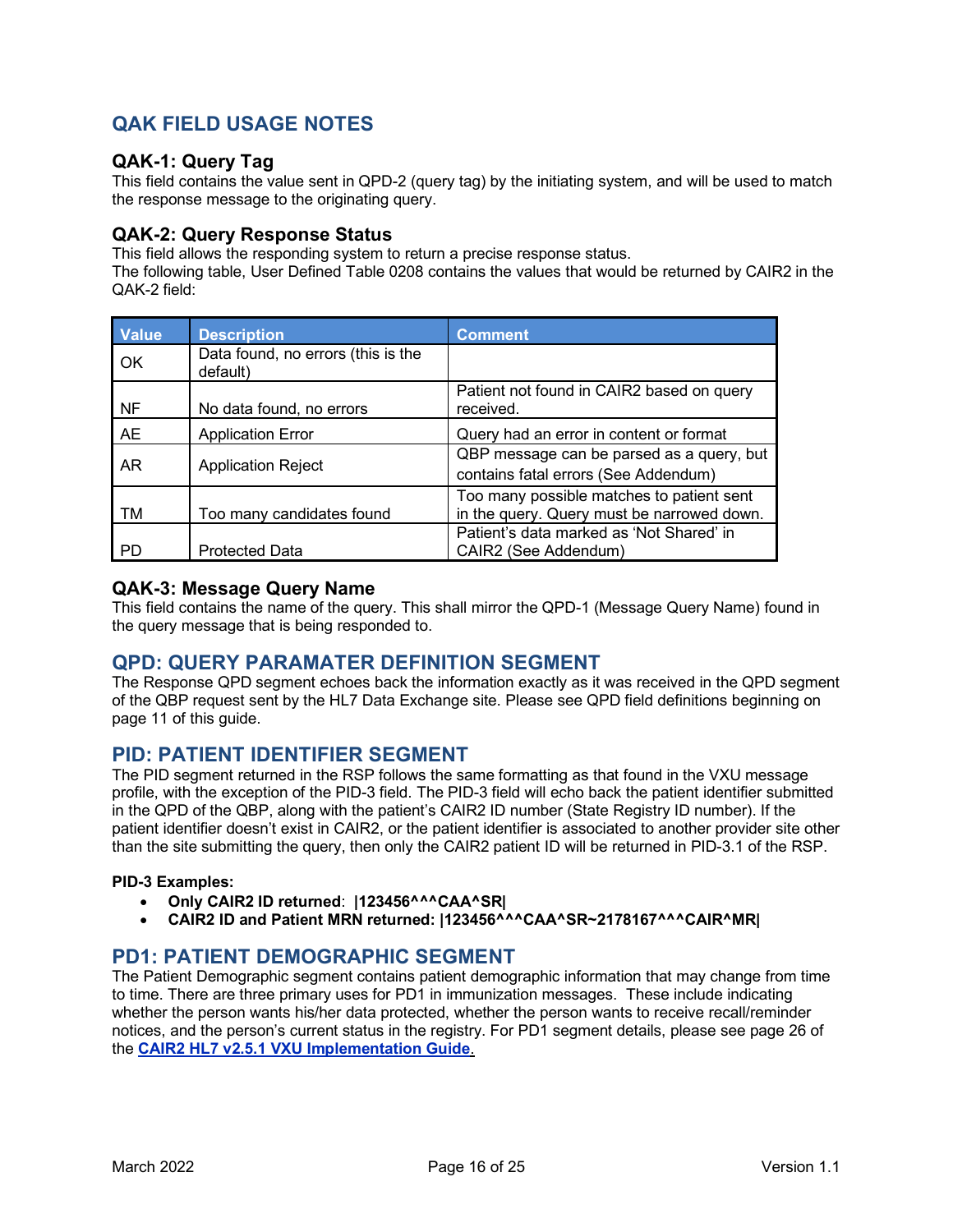# <span id="page-16-0"></span>**NK1: NEXT OF KIN SEGMENT**

The NK1 segment contains information about the patient's other related parties. For NK1 segment details, please see page 28 of the **[CAIR2 HL7 v2.5.1 VXU Implementation Guide](http://cairweb.org/docs/CAIR2_HL7v2.5.1DataExchangeSpecs.pdf)**.

# <span id="page-16-1"></span>**ORC: ORDER REQUEST SEGMENT**

The Order Request Segment is used to transmit fields that are common to all orders. If a patient has an immunization history, the RSP returned by CAIR2 will include an ORC segment and RXA segment combination for each immunization. Only the below fields are returned in the ORC segment of the RSP.

| <b>Position</b> | <b>Field Name</b>          | <b>CAIR2</b><br><b>Usage</b> | <b>Comment</b>                                                                                                                                                                              |
|-----------------|----------------------------|------------------------------|---------------------------------------------------------------------------------------------------------------------------------------------------------------------------------------------|
|                 | <b>Order Control</b>       | R                            | Shall be constrained to "RE"                                                                                                                                                                |
|                 | <b>Placer Order Number</b> | X                            |                                                                                                                                                                                             |
|                 | <b>Filler Order Number</b> | R                            | This field will be valued with the CAIR2 unique<br>identifier for the immunization record. For patient<br>immunization forecasting/recommendations this<br>field will be valued with a "0". |

# <span id="page-16-2"></span>**RXA: PHARMACY/TREATMENT ADMINISTRATION SEGMENT**

The RXA segment carries pharmacy administration data. The format of the RXA segment follows the same formatting as the RXA segment in a standard VXU message. Please see page 29 of the CAIR2 HL7 specification document for details on the RXA segment.

|                 |                                      | <b>CAIR2</b> |                                                                                                                     |
|-----------------|--------------------------------------|--------------|---------------------------------------------------------------------------------------------------------------------|
| <b>Position</b> | <b>Field Name</b>                    | <b>Usage</b> | <b>Comment</b>                                                                                                      |
| 1               | <b>Give sub-ID counter</b>           | R.           | constrained to "0" (zero)                                                                                           |
| $\mathbf{2}$    | <b>Administration sub-ID counter</b> | R.           | constrained to "1"                                                                                                  |
| 3               | Date/time start of administration    | R.           |                                                                                                                     |
| 4               | Date/time end of administration      | R            |                                                                                                                     |
| 5               | <b>Administered code</b>             | $\mathsf{R}$ | NDC or CVX code returned. CPT<br>codes may also be returned in<br>the second triplet if they are<br>found in CAIR2. |
| 6               | <b>Administered amount</b>           | R.           |                                                                                                                     |
| 7               | Administered units                   | X            |                                                                                                                     |
| 8               | Administered dosage form             | X            |                                                                                                                     |
| 9               | <b>Administration notes</b>          | R            |                                                                                                                     |
| 10              | Administering provider               | X            |                                                                                                                     |
| 11              | <b>Administered-at location</b>      | R            | The administered provider site<br>name is returned in<br><b>RXA-11.4</b>                                            |
| 12              | Administered per (time unit)         | X            |                                                                                                                     |
| 13              | Administered strength                | X            |                                                                                                                     |
| 14              | Administered strength units          | X            |                                                                                                                     |
| 15              | Substance lot number                 | <b>RE</b>    |                                                                                                                     |
| 16              | Substance expiration date            | $\mathsf{X}$ | Expiration date not returned                                                                                        |
| 17              | Substance manufacturer name          | <b>RE</b>    |                                                                                                                     |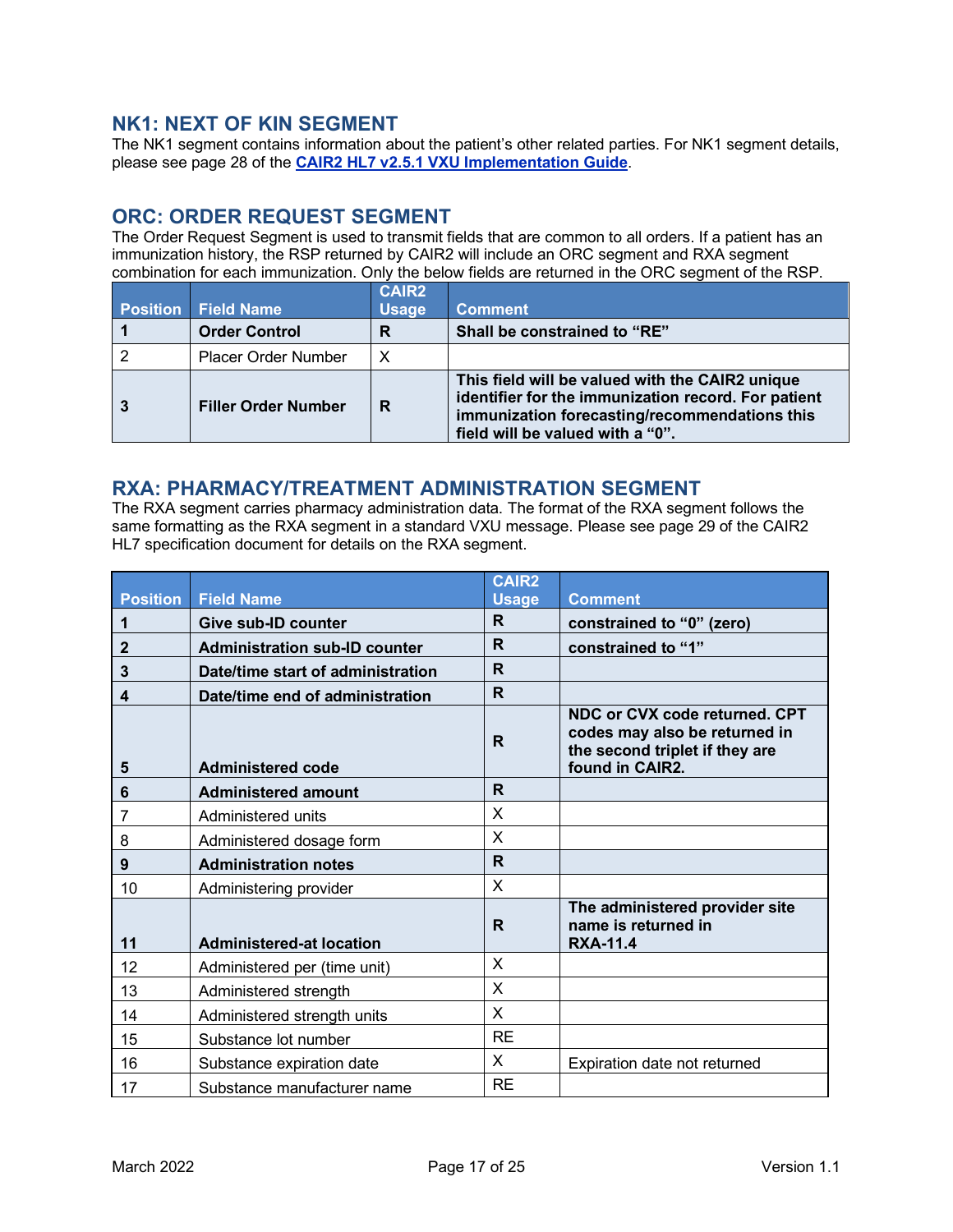| 18             | Substance refusal reason |    |  |
|----------------|--------------------------|----|--|
| 19             | Indication               |    |  |
| 20             | Completion status        | RE |  |
| 2 <sup>1</sup> | Action code              |    |  |

**NOTE**: For RXA segments associated with the forecasting/recommendations of the Z44 Profile, CAIR2 will value RXA-5 with "998^No Vaccine Administered^CVX"

# <span id="page-17-0"></span>**RXR: PHARMACY/TREATMENT ROUTE SEGMENT**

The Pharmacy/Treatment Route segment contains the alternative combination of route, site, administration device, and administration method that are prescribed as they apply to a particular order. For RXR segment details, please see page 34 of the CAIR2 Hl7 VXU specification

# <span id="page-17-1"></span>**OBX: OBSERVATION SEGMENT**

In an RSP, the OBX segment carries observations associated with the RXA or the immunization record.

| <b>Position</b> | <b>Field Name</b>                | <b>CAIR2 Usage</b>                  |
|-----------------|----------------------------------|-------------------------------------|
|                 | Set ID - OBX                     | R                                   |
| $\mathbf{2}$    | <b>Value Type</b>                | R                                   |
| 3               | <b>Observation Identifier</b>    | R                                   |
| 4               | <b>Observation Sub-ID</b>        | R                                   |
| 5               | <b>Observation Value</b>         | R                                   |
| 6               | <b>Units</b>                     | Х                                   |
|                 | Reference Ranges                 | Χ                                   |
| 8               | Abnormal Flags                   | Х                                   |
| 9               | Probability                      | X                                   |
| 10              | Nature of Abnormal Test          | Х                                   |
| 11              | <b>Observation Result Status</b> | <b>Constrained to "F" for Final</b> |

# <span id="page-17-2"></span>**OBX FIELD USAGE NOTES**

#### **OBX-1: Set ID**

This field contains the sequence number of the OBX segment. The value of OBX-1 shall be valued sequentially, starting with the value "1" within an RSP message.

### **OBX-2: Value Type**

This field contains the format of the observation value in OBX-5.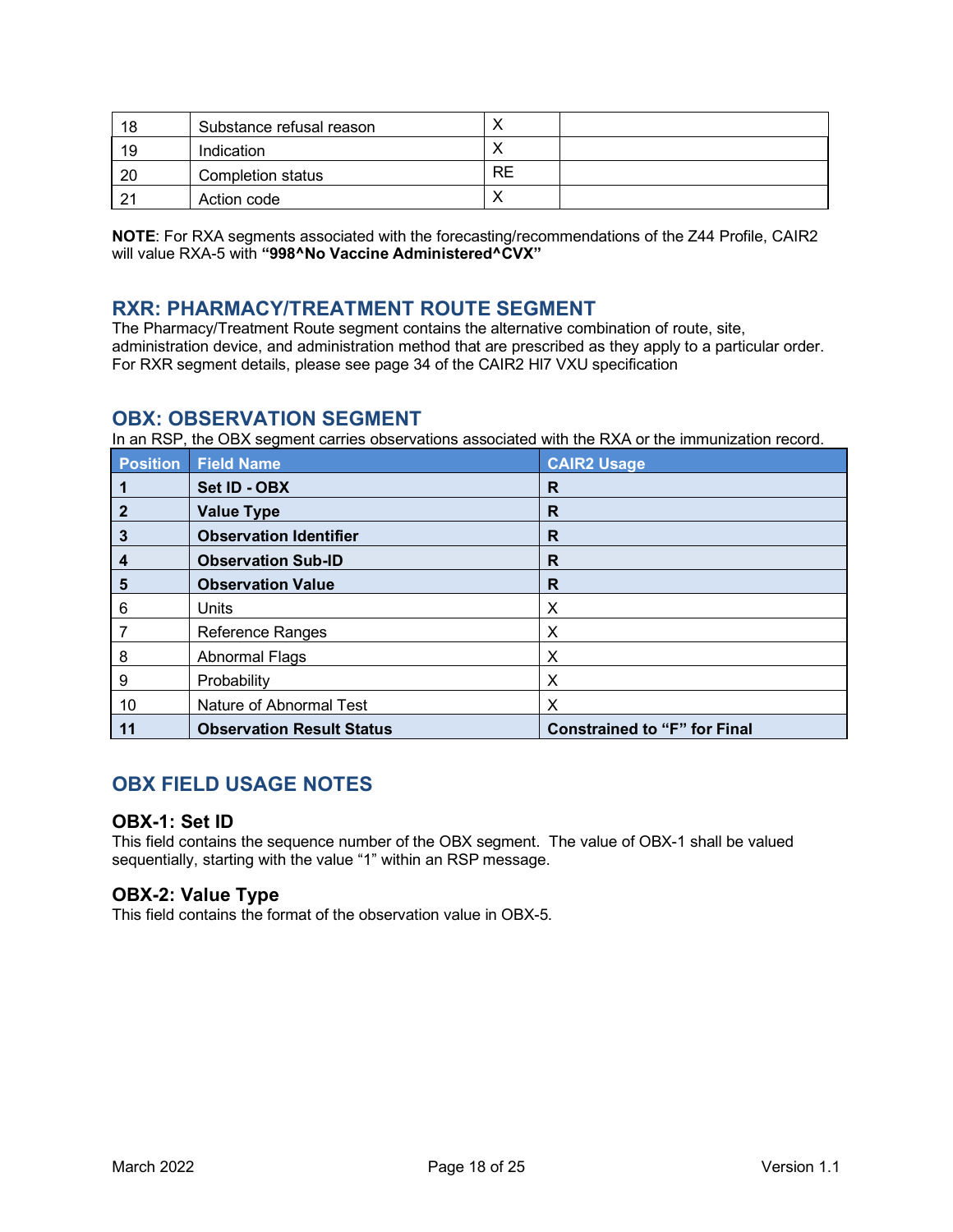# **OBX-3: Observation Identifier**

This field contains a unique identifier for the observation. One way to look at this is OBX-3 poses the question and OBX-5 answers it. The table below lists the possible values for OBX-3 in the RSP, the corresponding data types for OBX-2 and the corresponding observation example or value for OBX-5.

| <b>LOINC</b><br><b>Code For</b><br><b>OBX-3.1</b> | <b>Description</b>                                          | <b>Corresponding</b><br>data type in<br><b>OBX-2</b> | <b>Corresponding observation</b><br><b>Example or Value in OBX-5</b>                            |
|---------------------------------------------------|-------------------------------------------------------------|------------------------------------------------------|-------------------------------------------------------------------------------------------------|
| 30973-2                                           | Dose number in series                                       | <b>NM</b>                                            | 1, 2, 3, etc If vaccine dose is invalid<br>in CAIR2, then the number '777'<br>appears in OBX-5. |
| 30979-9                                           | Vaccines due next                                           | <b>CE</b>                                            | CVX (e.g. 03^MMR^CVX)                                                                           |
| 30980-7                                           | Date vaccine due                                            | TS                                                   | YYYYMMDD                                                                                        |
| 30981-5                                           | Earliest date to give                                       | TS                                                   | YYYYMMDD format                                                                                 |
| 30982-3                                           | Reason applied by forecast<br>logic to project this vaccine | <b>CE</b>                                            | <b>ACIP Schedule</b>                                                                            |
| 38890-0                                           | Component vaccine type                                      | <b>CE</b>                                            | CVX (e.g. 03^MMR^CVX)                                                                           |
| 31044-1                                           | Reaction                                                    | <b>CE</b>                                            | e.g. - VXC11^Seizure^CDCPHINVS                                                                  |

# **Example observations related to immunization history (Z34 profile) returned by CAIR2.**

#### **Vaccine Component Administered: |38890-0^Component Vaccine Type^LN|**

• OBX-5 sample answer: |17^Hib^CVX^90737^Hib^CPT|

#### **Dose number in vaccine series: |30973-2^Dose number in series^LN|**

- OBX-5 sample answer:
	- $\circ$  |2| for second dose in the series
	- $\circ$  |777| for invalid dose (not counted in series)

### **Example observations related to immunization recommendations and forecasting (Z44 profile) returned by CAIR2.**

#### **Vaccine due next: |30979-9^Vaccines Due Next^LN|**

• OBX-5 sample answer: |85^HepA^CVX^90730^HepA^CPT|

#### **Vaccine due next dose number: |30973-2^Vaccine due next dose number^LN|**

• OBX-5 sample answer: |2|

#### **Earliest date to give vaccine: |30981-5^Earliest date to give^LN|**

• OBX-5 sample answer: |20170711|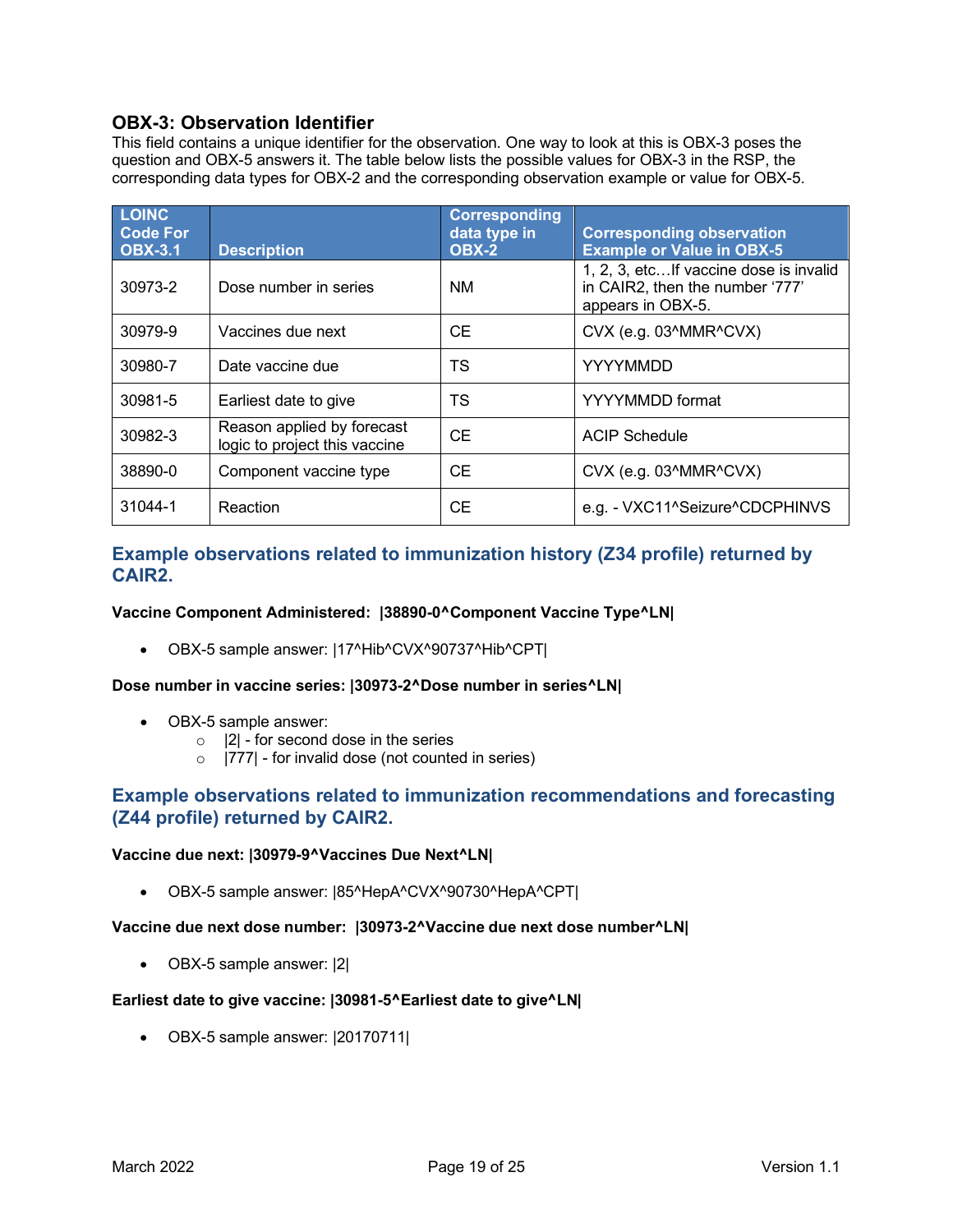**Immunization Schedule Used: |30982-3^Reason applied by forecast logic to project this vaccine^LN|**

• OBX-5 answer: |ACIP schedule|

# **OBX-4: Observation Sub-ID**

This field is used to group related observations by setting the value to the same number.

Example of shared sub-ID showing OBX segment grouping:

OBX|41|CE|30979-9^Vaccines Due Next^LN|6|21^Varicella^CVX^90716^Varicella^CPT||||||F OBX|42|TS|30980-7^Date Vaccine Due^LN|6|20110101||||||F OBX|43|NM|30973-2^Vaccine due next dose number^LN|6|1||||||F OBX|44|TS|30981-5^Earliest date to give^LN|6|20110101||||||F

### **OBX-5: Observation Value**

This field contains the observation answer to the question that is posed in OBX-3. For a list of observations returned by CAIR2, please see the field usage notes under OBX-3 above.

### **OBX-11: Observation Result Status**

CAIR2 will value this field with "F" (Final)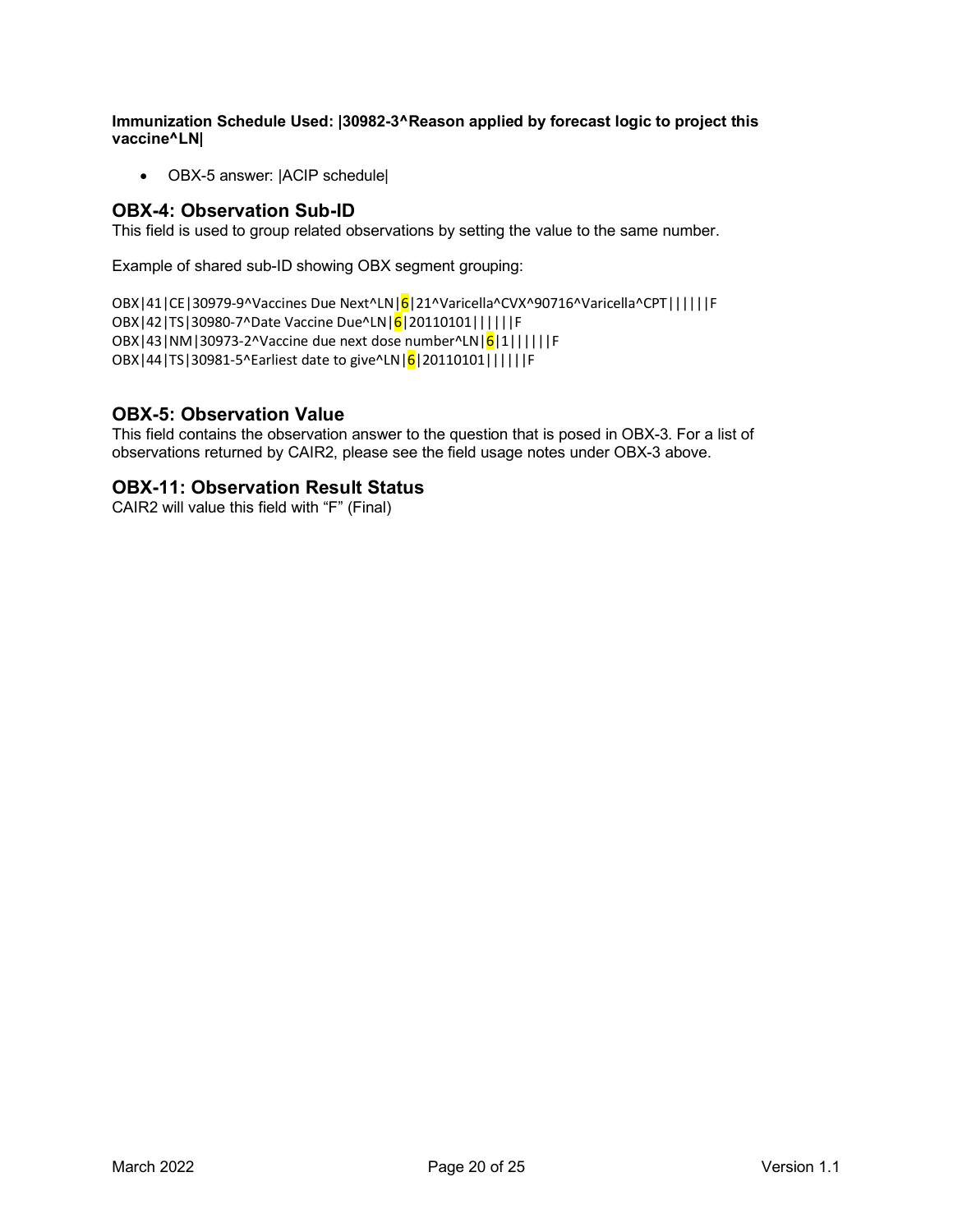# <span id="page-20-1"></span><span id="page-20-0"></span>**APPENDIX A: Sample QBP and associated RSP messages**

# **Z34 QBP message submitted**

MSH|^~\&|TESTAPP|DE-000001|IMMUM|CAIR2|20161215||QBP^Q11^QBP\_Q11|200|P|2.5.1|||ER|AL|||||Z34^CDCPHINVS|DE-000001|| QPD|Z34^Request Immunization History^CDCPHINVS|40005||WALL^MIKE^^^^^L|WINDOWS^DOLLY|20170101|M|2222 ANYWHERE Way^^Fresno^CA^93726^^|^PRN^PH^^^555^5555382||| RCP|I|5^RD&records&HL70126

### **RSP with two immunization histories returned**

- MSA-1 (Acknowledgement Code) = "AA" (QBP contained no errors)
- QAK-2 (Query Response Status) = "OK" (Match found and immunization history returned)

MSH|^~\& |CAIR IIS|CAIR IIS||DE-000001|20170509||RSP^K11^RSP\_K11|200|P|2.5.1|||||||||Z32^CDCPHINVS|CAIR IIS|DE-000001

MSA|AA|200||0||0^Message Accepted^HL70357 QAK | 40005 | <mark>OK</mark> | Z34 QPD|Z34^Request Immunization History^CDCPHINVS|40005||WALL^MIKE^^^^^L|WINDOWS^DOLLY|20170101|M|2222 ANYWHERE Way^^Fresno^CA^93726|^PRN^PH^^^555^7575382 PID|1||291235^^^ORA^SR||WALL^MIKE|WINDOW^DOLLY|20170101|M|||2222 ANYWHERE WAY^^FRESNO^CA^93726^^H||^PRN^H^^^555^5555382|||||||||||N|0 PD1|||||||||||02|N||||A ORC|RE||11171795 RXA|0|1|20170101|20170101|08^HepB-Peds^CVX|1.0|||00||^^^VICTORIATEST||||HBV12345||SKB|||CP RXR|IM|RT OBX|1|CE|38890-0^COMPONENT VACCINE TYPE^LN|1|45^HepB^CVX^90731^HepB^CPT||||||F OBX|2|NM|30973-2^Dose number in series^LN|1|1||||||F ORC|RE||11173468 RXA|0|1|20170301|20170301|20^DTaP^CVX|1.0|||01|||||||||||CP RXR|IM|RT OBX|3|CE|38890-0^COMPONENT VACCINE TYPE^LN|1|107^DTP/aP^CVX^90700^DTP/aP^CPT||||||F OBX|4|NM|30973-2^Dose number in series^LN|1|1||||||F

# **Z44 QBP message submitted**

MSH|^~\&|TESTAPP|DE-000001|IMMUM|CAIR2|20161215||QBP^Q11^QBP\_Q11|200|P|2.5.1|||ER|AL|||||Z44^CDCPHINVS|DE-000001|| QPD|Z44^Request Immunization History and Forecast^CDCPHINVS|40005||WALL^MIKE^^^^^L|WINDOWS^DOLLY|20170101|M|2222 ANYWHERE Way^^Fresno^CA^93726^^|^PRN^PH^^^555^5555382||| RCP|I|5^RD&records&HL70126

### **RSP showing two immunization histories and immunization forecasting**

- MSA-1 (Acknowledgement Code) = "AA" (QBP contained no errors)
- QAK-2 (Query Response Status) = "OK" (Match found and immunization history and forecasting returned)

MSH|^~\& |CAIR IIS|CAIR IIS||DE-000001|20170509||RSP^K11^RSP\_K11|200|P|2.5.1|||||||||Z42^CDCPHINVS|CAIR IIS|DE-000001 MSA|AA|200||0||0^Message Accepted^HL70357 QAK|40005|<mark>OK</mark>|Z44 QPD|Z44^Request Immunization History and Forecast^CDCPHINVS|40005||WALL^MIKE^^^^^L|WINDOWS^DOLLY|20170101|M|2222 ANYWHERE Way^^Fresno^CA^93726|^PRN^PH^^^555^5555382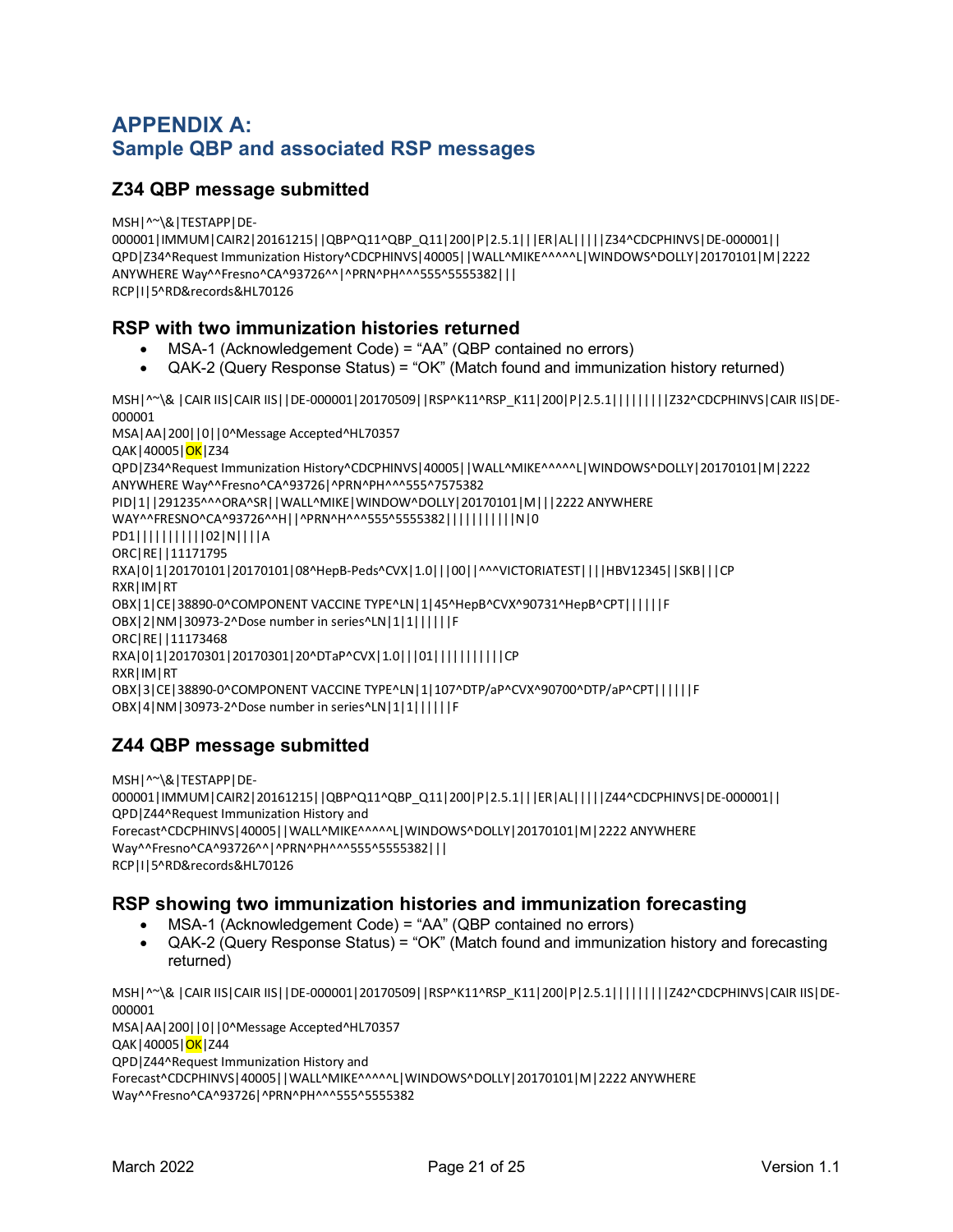PID|1||291235^^^ORA^SR||WALL^MIKE|WINDOW^DOLLY|20170101|M|||2222 ANYWHERE WAY^^FRESNO^CA^93726^^H||^PRN^H^^^555^7575382|||||||||||N|0 PD1|||||||||||02|N||||A ORC|RE||11171795 RXA|0|1|20170101|20170101|08^HepB-Peds^CVX|1.0|||00||^^^VICTORIATEST||||HBV12345||SKB|||CP RXR|IM|RT OBX|1|CE|38890-0^COMPONENT VACCINE TYPE^LN|1|45^HepB^CVX^90731^HepB^CPT||||||F OBX|2|NM|30973-2^Dose number in series^LN|1|1||||||F ORC|RE||11173468 RXA|0|1|20170301|20170301|20^DTaP^CVX|1.0|||01|||||||||||CP RXR|IM|RT OBX|3|CE|38890-0^COMPONENT VACCINE TYPE^LN|1|107^DTP/aP^CVX^90700^DTP/aP^CPT||||||F OBX|4|NM|30973-2^Dose number in series^LN|1|1||||||F ORC|RE||0 RXA|0|1|20170509|20170509|998^No Vaccine Administered^CVX|999 OBX|5|CE|30979-9^Vaccines Due Next^LN|0|107^DTP/aP^CVX^90700^DTP/aP^CPT||||||F OBX|6|TS|30980-7^Date Vaccine Due^LN|0|20170501||||||F OBX|7|NM|30973-2^Vaccine due next dose number^LN|0|2||||||F OBX|8|TS|30981-5^Earliest date to give^LN|0|20170329||||||F OBX|9|CE|30982-3^Reason applied by forecast logic to project this vaccine^LN|0|ACIP schedule||||||F OBX|10|CE|30979-9^Vaccines Due Next^LN|1|85^HepA^CVX^90730^HepA^CPT||||||F OBX|11|TS|30980-7^Date Vaccine Due^LN|1|20180101||||||F OBX|12|NM|30973-2^Vaccine due next dose number^LN|1|1||||||F OBX|13|TS|30981-5^Earliest date to give^LN|1|20180101||||||F OBX|14|CE|30982-3^Reason applied by forecast logic to project this vaccine^LN|1|ACIP schedule||||||F OBX|15|CE|30979-9^Vaccines Due Next^LN|2|45^HepB^CVX^90731^HepB^CPT||||||F OBX|16|TS|30980-7^Date Vaccine Due^LN|2|20170301||||||F OBX|17|NM|30973-2^Vaccine due next dose number^LN|2|2||||||F OBX|18|TS|30981-5^Earliest date to give^LN|2|20170129||||||F OBX|19|CE|30982-3^Reason applied by forecast logic to project this vaccine^LN|2|ACIP schedule||||||F OBX|20|CE|30979-9^Vaccines Due Next^LN|3|17^Hib^CVX^90737^Hib^CPT||||||F OBX|21|TS|30980-7^Date Vaccine Due^LN|3|20170301||||||F OBX|22|NM|30973-2^Vaccine due next dose number^LN|3|1||||||F OBX|23|TS|30981-5^Earliest date to give^LN|3|20170212||||||F OBX|24|CE|30982-3^Reason applied by forecast logic to project this vaccine^LN|3|ACIP schedule||||||F OBX|25|CE|30979-9^Vaccines Due Next^LN|4|88^Influenza-seasnl^CVX^90724^Influenza-seasnl^CPT||||||F OBX|26|TS|30980-7^Date Vaccine Due^LN|4|20170701||||||F OBX|27|NM|30973-2^Vaccine due next dose number^LN|4|1||||||F OBX|28|TS|30981-5^Earliest date to give^LN|4|20170701||||||F OBX|29|CE|30982-3^Reason applied by forecast logic to project this vaccine^LN|4|ACIP schedule||||||F OBX|30|CE|30979-9^Vaccines Due Next^LN|5|03^MMR^CVX^90707^MMR^CPT||||||F OBX|31|TS|30980-7^Date Vaccine Due^LN|5|20180101||||||F OBX|32|NM|30973-2^Vaccine due next dose number^LN|5|0||||||F OBX|33|TS|30981-5^Earliest date to give^LN|5|20180101||||||F OBX|34|CE|30982-3^Reason applied by forecast logic to project this vaccine^LN|5|ACIP schedule||||||F OBX|35|CE|30979-9^Vaccines Due Next^LN|6|133^PneumoConjugate^CVX^90670^PneumoConjugate^CPT||||||F OBX|36|TS|30980-7^Date Vaccine Due^LN|6|20170301||||||F OBX|37|NM|30973-2^Vaccine due next dose number^LN|6|1||||||F OBX|38|TS|30981-5^Earliest date to give^LN|6|20170212||||||F OBX|39|CE|30982-3^Reason applied by forecast logic to project this vaccine^LN|6|ACIP schedule||||||F OBX|40|CE|30979-9^Vaccines Due Next^LN|7|89^Polio^CVX||||||F OBX|41|TS|30980-7^Date Vaccine Due^LN|7|20170301||||||F OBX|42|NM|30973-2^Vaccine due next dose number^LN|7|1||||||F OBX|43|TS|30981-5^Earliest date to give^LN|7|20170212||||||F OBX|44|CE|30982-3^Reason applied by forecast logic to project this vaccine^LN|7|ACIP schedule||||||F OBX|45|CE|30979-9^Vaccines Due Next^LN|8|21^Varicella^CVX^90716^Varicella^CPT||||||F OBX|46|TS|30980-7^Date Vaccine Due^LN|8|20180101||||||F OBX|47|NM|30973-2^Vaccine due next dose number^LN|8|1||||||F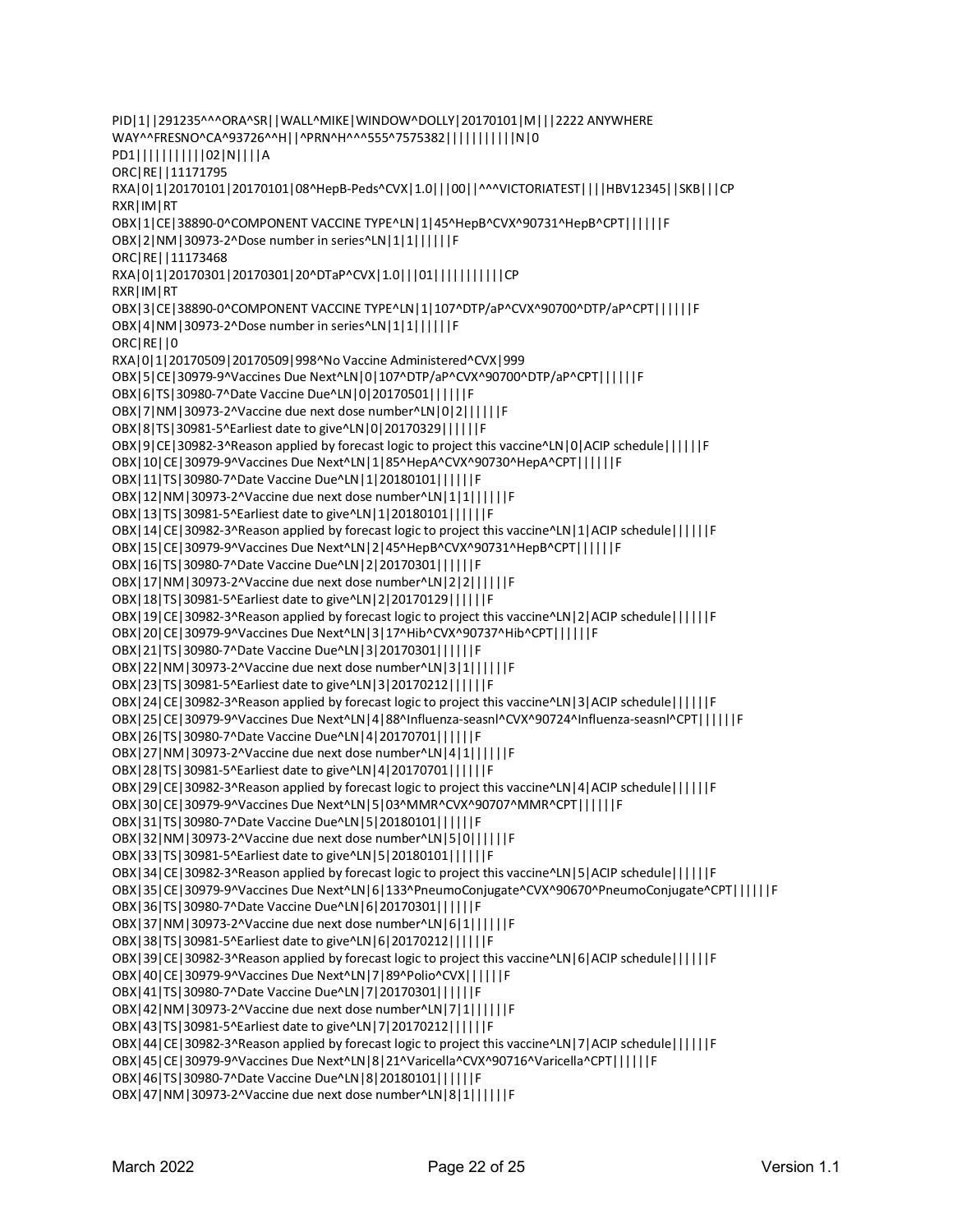# **RSP showing a message processing error\***

**RSP showing no patient found in the CAIR2 registry**

FOREST^^CHASSAHOWITZKA^CA^94443-8225^USA|^PRN^PH^^^555^7575382

• QAK-2 (Query Response Status) = "NF" (patient not found)

• MSA-1 (Acknowledgement Code) = "AA" (QBP contained no errors)

000001|20170209||RSP^K11^RSP\_K11|800105|P|2.5.1|||||||||Z34^CDCPHINVS|CAIR IIS|DE-000001

• MSA-1 (Acknowledgement Code) = "AE" • ERR-4 (Error Severity) valued with "E"

MSH|^~\&|CAIR IIS|CAIR IIS||DE-

MSA|AE|300200||0||^Error^HL70357

MSH|^~\&|CAIR IIS|CAIR IIS||DE-

QPD|Z44^Request Immunization

MSA|AA|800105||0||0^Message Accepted^HL70357

required field QAK|40004|AE|Z34

QAK|40005|<mark>NF</mark>|Z44

OBX|48|TS|30981-5^Earliest date to give^LN|8|20180101||||||F OBX|49|CE|30982-3^Reason applied by forecast logic to project this vaccine^LN|8|ACIP schedule||||||F

• QAK-2 (Query Response Status) = "AE" (error, no immunization data returned)

ERR||MSH^1^0|101^Required field missing^HL70357|E|6^Required observation missing^HL70533|||Date of birth is a

QPD|Z34^Request Immunization History^CDCPHINVS|40004|20130426^^^HLN^MR|Edmunds^Lucas^^^^^L|||M

007957|20170119||RSP^K11^RSP\_K11|300200|P|2.5.1||||||||Z33^CDCPHINVS|CAIR IIS|DE-007957

• MSA-1 (Acknowledgement Code) = "AA" (QBP contained no errors) • QAK-2 (Query Response Status) = "TM" (too many patient matches found)

**RSP showing too many patient matches found in the CAIR2 registry\***

History^CDCPHINVS|40005|20130430^^^TESTCASES^MR|DAVIES^BOB^^^^^L|LILLIAN|20020501|M|9208 EMERALD

MSH | ^~\& | CAIR IIS | CAIR IIS | | DE-007957|20170222||RSP^K11^RSP\_K11|TEST9051|P|2.5.1|||||||||Z33^CDCPHINVS|CAIR IIS|DE-007957 MSA|AA| TEST9051 QAK|50000|TM Z34 QPD|Z34^Request Immunization History^CDCPHINVS|50000|5001^^^HLN^MR|Jackson^Phil|Bell|20030219|M

# **RSP showing multiple patient matches returned**

- MSA-1 (Acknowledgement Code) = "AA" (QBP contained no errors)
- QAK-2 (Query Response Status) = "OK"

MSH|^~\&|CAIR IIS|CAIR IIS||DE-000001|20171016||RSP^K11^RSP\_K11|900|P|2.5.1|||||||||Z31^CDCPHINVS|CAIR IIS|DE-000001

MSA|AA|900||0||0^Message Accepted^HL70357

QAK|900|<mark>OK</mark>|Z34

QPD|Z34^Request Evaluated History and Forecast^CDCPHINVS|900||Daniels^David^R|Stephens^Susanne|20050505|M|9208 Emerald Forest^Chassahowitzk^CA^94443^USA^P

PID|1||^^^ORA^SR||DANIELS^DAVID^RANDEL|STEPHENS^SUSANNE|20050505|M||2028-9|9208 EMERALD FOREST^^CHASSAHOWITZKA^CA^94443^^H||^PRN^PH^^^978^3222222||ENG|||||||2186-5||N|0 PD1|||||||||||02|N||||A

NK1|1|STEPHENS^SUSANNE|MTH|9208 EMERALD FOREST^^CHASSAHOWITZKA^CA^94443^^L|^^PH^^^415^4522222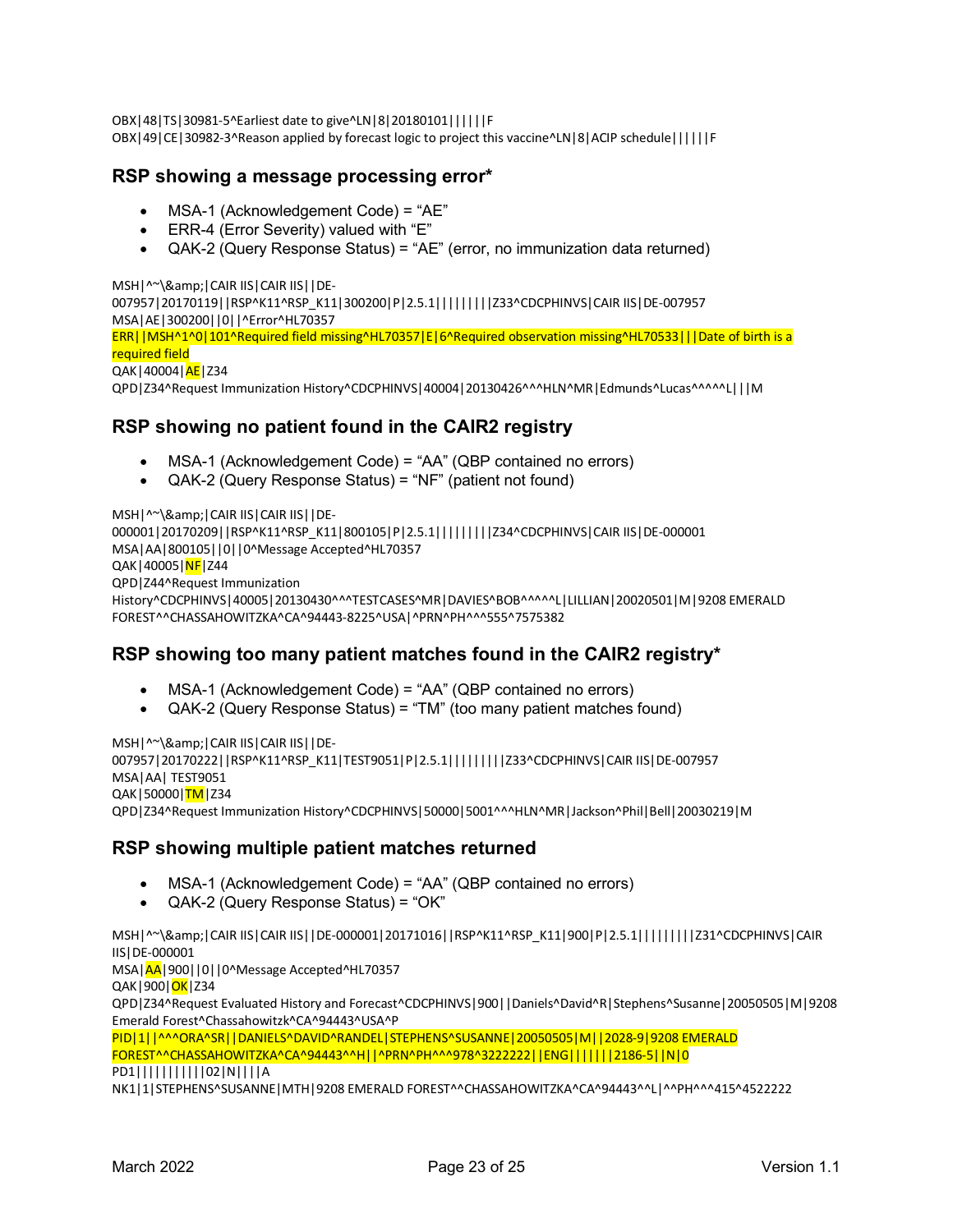PID|1||^^^ORA^SR||DANIELS^DAVID^ROBERT|STEPHENS^SUSANNE|20050505|M|||9208 EMERALD FOREST^^CHASSAHOWITZKA^CA^94443^^H||||ENG|||||||||Y|1 PD1|||||||||||02|N||||A NK1|1|DANIELS^ROBERT|FTH

# **RSP showing the return of a protected immunization record\*\***

- MSA-1 (Acknowledgement Code) = "AA" (QBP contained no errors)
- QAK-2 (Query Response Status) = "PD" ("protected data")

[MSH|^~\&|CAIR IIS|CAIR IIS||IRPH|20170302||RSP^K11^RSP\\_K11|140|P|2.5.1|||||||||Z33^CDCPHINVS|CAIR IIS|IRPH](https://urldefense.proofpoint.com/v2/url?u=http-3A__www.immregistries.org_events_2017_04_11_aira-2D2017-2Diis-2Dnational-2Dmeeting&d=DwMF-g&c=Lr0a7ed3egkbwePCNW4ROg&r=bmsiOoVr0Ah6DOUrd-vIuGNGDdMFh8PSSJG7zZtVYvo&m=I6LpykWFO6S9OMcpolVEq9x4dbMtvqgErklsuSC1QH8&s=hrk7luMxxoDSK515Ll02eh7Uxb6JO-OmYtpLQdS_FZ8&e=) [MSA|AA|140|](https://urldefense.proofpoint.com/v2/url?u=http-3A__www.immregistries.org_events_2017_04_11_aira-2D2017-2Diis-2Dnational-2Dmeeting&d=DwMF-g&c=Lr0a7ed3egkbwePCNW4ROg&r=bmsiOoVr0Ah6DOUrd-vIuGNGDdMFh8PSSJG7zZtVYvo&m=I6LpykWFO6S9OMcpolVEq9x4dbMtvqgErklsuSC1QH8&s=hrk7luMxxoDSK515Ll02eh7Uxb6JO-OmYtpLQdS_FZ8&e=) [QAK|37374859|PD|Z34](https://urldefense.proofpoint.com/v2/url?u=http-3A__www.immregistries.org_events_2017_04_11_aira-2D2017-2Diis-2Dnational-2Dmeeting&d=DwMF-g&c=Lr0a7ed3egkbwePCNW4ROg&r=bmsiOoVr0Ah6DOUrd-vIuGNGDdMFh8PSSJG7zZtVYvo&m=I6LpykWFO6S9OMcpolVEq9x4dbMtvqgErklsuSC1QH8&s=hrk7luMxxoDSK515Ll02eh7Uxb6JO-OmYtpLQdS_FZ8&e=) [QPD|Z34^Request Immunization History^HL70471|37374859||Test^Jojo^^^^^L||20140505](https://urldefense.proofpoint.com/v2/url?u=http-3A__www.immregistries.org_events_2017_04_11_aira-2D2017-2Diis-2Dnational-2Dmeeting&d=DwMF-g&c=Lr0a7ed3egkbwePCNW4ROg&r=bmsiOoVr0Ah6DOUrd-vIuGNGDdMFh8PSSJG7zZtVYvo&m=I6LpykWFO6S9OMcpolVEq9x4dbMtvqgErklsuSC1QH8&s=hrk7luMxxoDSK515Ll02eh7Uxb6JO-OmYtpLQdS_FZ8&e=)

**\*\* See Addendum for current RSP returned.**